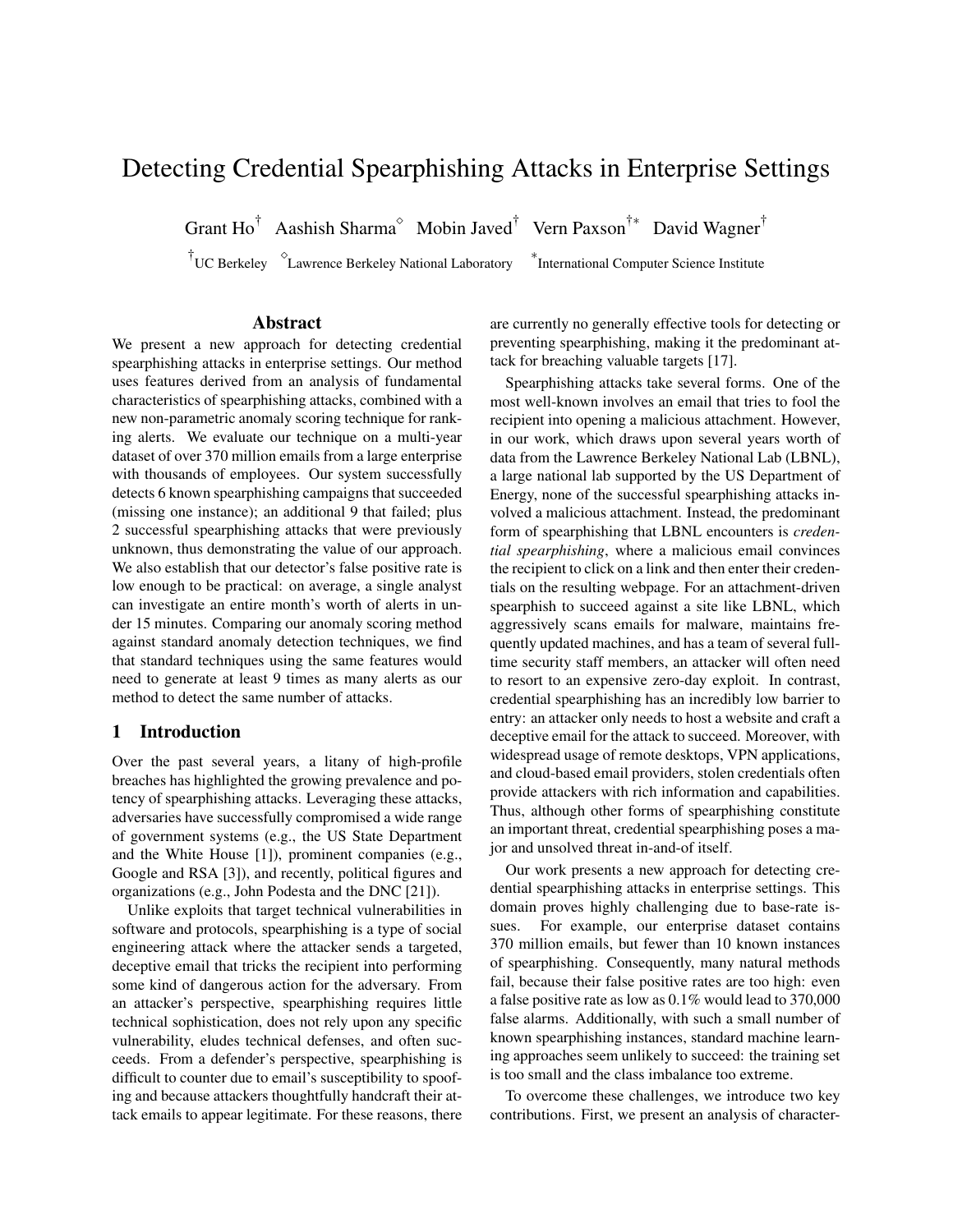istics that we argue are fundamental to spearphishing attacks; from this analysis, we derive a set of features that target the different stages of a successful spearphishing attack. Second, we introduce a simple, new anomaly detection technique (called *DAS*) that requires no labeled training data and operates in a non-parametric fashion. Our technique allows its user to easily incorporate domain knowledge about their problem space into the anomaly scores DAS assigns to events. As such, in our setting, DAS can achieve an order-of-magnitude better performance than standard anomaly detection techniques that use the same features. Combining these two ideas together, we present the design of a real-time detector for credential spearphishing attacks.

Working with the security team at LBNL, we evaluated our detector on nearly 4 years worth of email data (about 370 million emails), as well as associated HTTP logs. On this large-scale, real-world dataset, our detector generates an average of under 10 alerts per day; and on average, an analyst can process a month's worth of these alerts in 15 minutes. Assessing our detector's true positive accuracy, we find that it not only detects all but one spearphishing attack known to LBNL, but also uncovers 2 *previously undiscovered* spearphishing attacks. Ultimately, our detector's ability to identify both known and novel attacks, and the low volume and burden of alerts it imposes, suggests that our approach provides a practical path towards detecting credential spearphishing attacks. gentre, we present the design of a real-line detector for<br>
creduction spectralial specified with the security team at LBNL, we con-<br>
used our detector on meanly that a SRS consider a second that down is the security team

### 2 Attack Taxonomy and Security Model

In a spearphishing attack, the adversary sends a targeted email designed to trick the recipient into performing a dangerous action. Whereas regular phishing emails primarily aim to make money by deceiving any arbitrary user [18, 22], spearphishing attacks are *specifically targeted* at users who possess some kind of *privileged access or capability* that the adversary seeks. This selective targeting and motivation delineates spearphishing (our work's focus) from regular phishing attacks.

### 2.1 Taxonomy for Spearphishing Attacks

Spearphishing spans a wide range of social-engineering attacks. To better understand this complex problem space, we present a taxonomy that characterizes spearphishing attacks across two dimensions. These correspond to the two key stages of a successful attack. Throughout this paper, we refer to the attacker as Mallory and the victim as Alice.

#### 2.1.1 Lure

Spearphishing attacks require Mallory to convince Alice to perform some action described in the email. To ac-



Figure 1: Examples of four different impersonation models for a real user "Alice Good". In the *address spoofer* impersonation model, an attacker might also spoof the username to exactly match the true user's (e.g., by using Alice Good instead of just Alice). Our work focuses on detecting the latter three threat models, as discussed in Section 2.2: *name spoofer*, *previously unseen attacker*, and *lateral attacker*.

sense of trust or authority that convinces Alice to execute the action. Attackers typically achieve this by sending the email under the identity of a trusted or authoritative entity and then including some compelling content in the email.

Impersonation Model: Spearphishing involves impersonating the identity of someone else, both to create trust in the recipient and also to to minimize the risk of attribution and punishment. There are several types of impersonation:

1. An *address spoofer* uses the email address of a trusted individual in the From field of the attack email. The attacker may spoof the name in the From header as well, so that the attacker's From header exactly matches the true user's typical From header.

DKIM and DMARC [2] block this impersonation model by allowing domains to sign their sent emails' headers with a cryptographic signature, which receiving servers can verify with a DNSbased verification key. In recent years, these protocols have seen increasingly widespread adoption, with many large email providers, such as Gmail, deploying them in response to the rise of phishing attacks [4].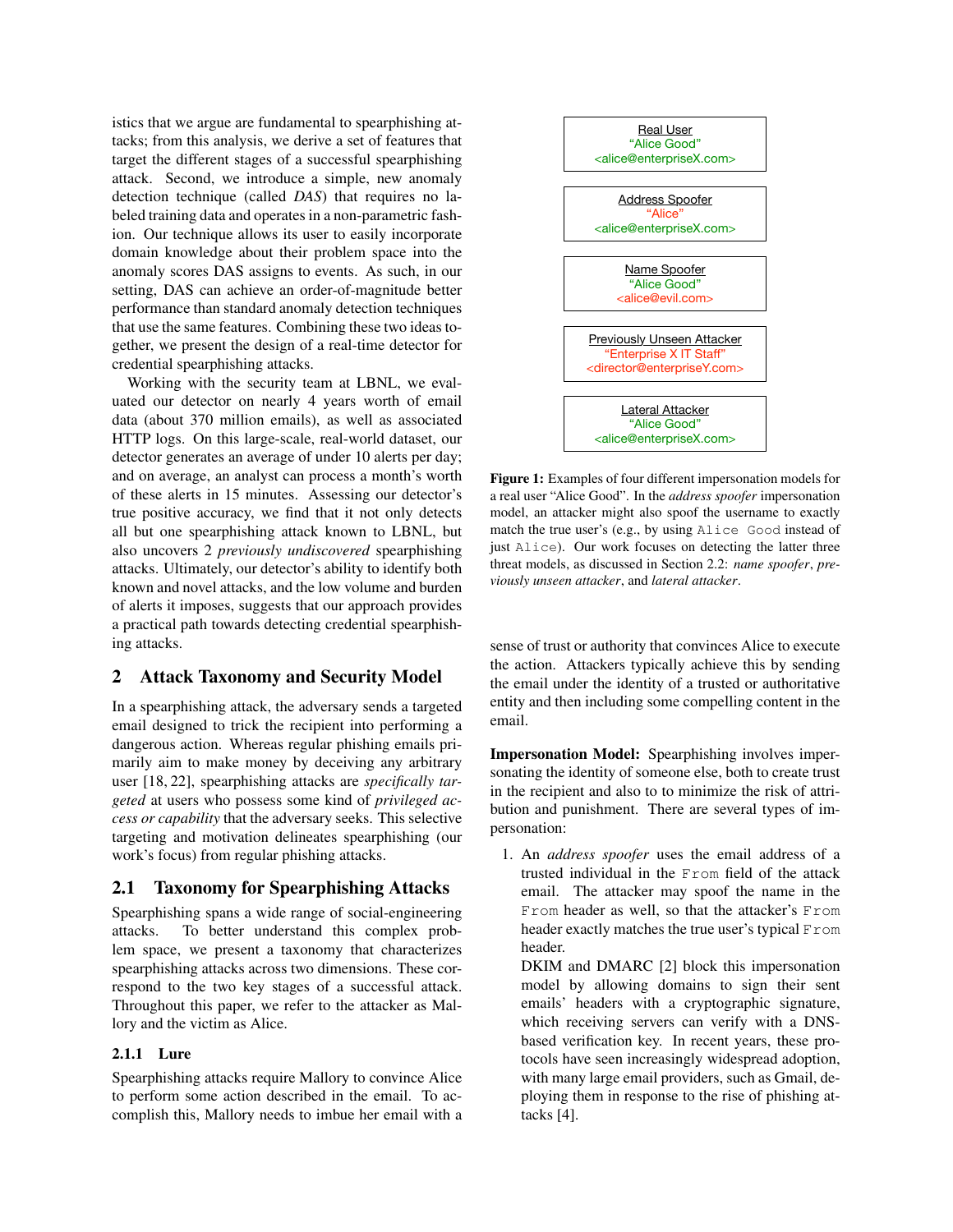- 2. A *name spoofer* spoofs the name in their email's From header to exactly match the name of an existing, trusted individual (e.g.,Alice Good in Alice Good <alice@evil.com>). However, in this impersonation model, the attacker does not forge the email address of their From header, relying instead on the recipient to only view the name of the sender, or on the recipient's mail client to show only the name of the sender. By not spoofing the From email address, this impersonation model circumvents DKIM/DMARC.
- 3. A *previously unseen attacker* selects a name and email address to put in the From field of the spearphishing email, where neither the name nor the email address actually match a true user's name or email address (though they might be perceived as trustworthy or similar to a real user's identity). For instance, Mallory might choose to spoof the name LBNL IT Staff and the email address <helpdesk@enterpriseY.com>.
- 4. A *lateral attacker* sends the spearphishing email from a compromised user's email account.

### 2.1.2 Exploit Payload

Once Mallory has gained Alice's trust, she then needs to exploit this trust by inducing Alice to perform some dangerous action. Three types of exploitation are commonly seen: (i) attachments or URLs that contain malware, (ii) URLs leading to websites that attempt to trick Alice into revealing her credentials, and (iii) out-of-band actions (e.g., tricking a company's CFO into wiring money to a fake, malicious "corporate partner").

### 2.2 Security Model

Threat Model: In this work, we specifically focus on an enterprise *credential spearphishing* threat model, where Mallory tries to fool a targeted enterprise's user (Alice) into revealing her credentials. We assume that the adversary can send arbitrary emails to the victim and can convince the recipient to click on URLs embedded in the adversary's email (leading the victim to a credential phishing website). To impersonate a trusted entity, the attacker may set any of the email header fields to arbitrary values.

In other words, we focus on attacks where Mallory's lure includes masquerading as a trusted entity, her payload is a link to a credential phishing page, and she chooses from any of the last three impersonation models. Because organizations can deploy DKIM/DMARC to mitigate address spoofing (and many large email providers have done so), we exclude address spoofing from our work.

Security Goals: First, a detector must produce an extremely low false positive burden, ideally only 10 or so

| <b>Data Source</b> | <b>Fields/Information per Entry</b>                       |
|--------------------|-----------------------------------------------------------|
| SMTP logs          | Timestamp                                                 |
|                    | From (sender, as displayed to recipient)                  |
|                    | RCPT TO (all recipients; from the SMTP dialog)            |
| NIDS logs          | URL visited                                               |
|                    | SMTP log id for the earliest email with this URL          |
|                    | Earliest time this URL was visited in HTTP traffic        |
|                    | # prior HTTP visits to this URL                           |
|                    | # prior HTTP visits to any URL with this hostname         |
|                    | Clicked hostname (fully qualified domain of this URL)     |
|                    | Earliest time any URL with this hostname was visited      |
| LDAP logs          | Employee's email address                                  |
|                    | Time of current login                                     |
|                    | Time of subsequent login, if any                          |
|                    | # total logins by this employee                           |
|                    | # employees who have logged in from current login's city  |
|                    | # prior logins by this employee from current login's city |

Table 1: Schema for each entry in our data sources. All sensitive information is anonymized before we receive the logs. The NIDS logs contain one entry for each visit to a URL seen in any email. The LDAP logs contain one entry for each login where an employee authenticated from an IP address that he/she has never used in prior (successful) logins.

false alarms per day that take at most minutes for an incident response team to process. Second, a detector must detect real spearphishing attacks (true positives). Given that current methods for detecting credential spearphishing often rely on users to report an attack, if our approach can detect even a moderate number of true positives or identify undiscovered attacks, while achieving a low false positive rate, then it already serves as a major improvement to the current state of detection and mitigation.

### 3 Datasets

Our work draws on the SMTP logs, NIDS logs, and LDAP logs from LBNL; several full-time security staff members maintain these extensive, multi-year logs, as well as a well-documented incident database of successful attacks that we draw upon for our evaluation in Section 6. For privacy reasons, before giving us access to the data, staff members at LBNL anonymized all data using the procedure described in each subsection below. Additionally, our anonymized datasets do not contain the contents of email bodies or webpages. Table 1 shows the relevant information in these datasets and Table 2 summarizes the size and timeframe of our data.

### 3.1 SMTP Logs

The SMTP logs contain anonymized SMTP headers for all inbound and outbound emails during the Mar 1, 2013 – Jan 14, 2017 time period. These logs contain information about all emails sent to and from the organization's employees (including emails between two employees), a total of 372,530,595 emails. The second row of Table 1 shows the relevant header information we receive for each email in these logs.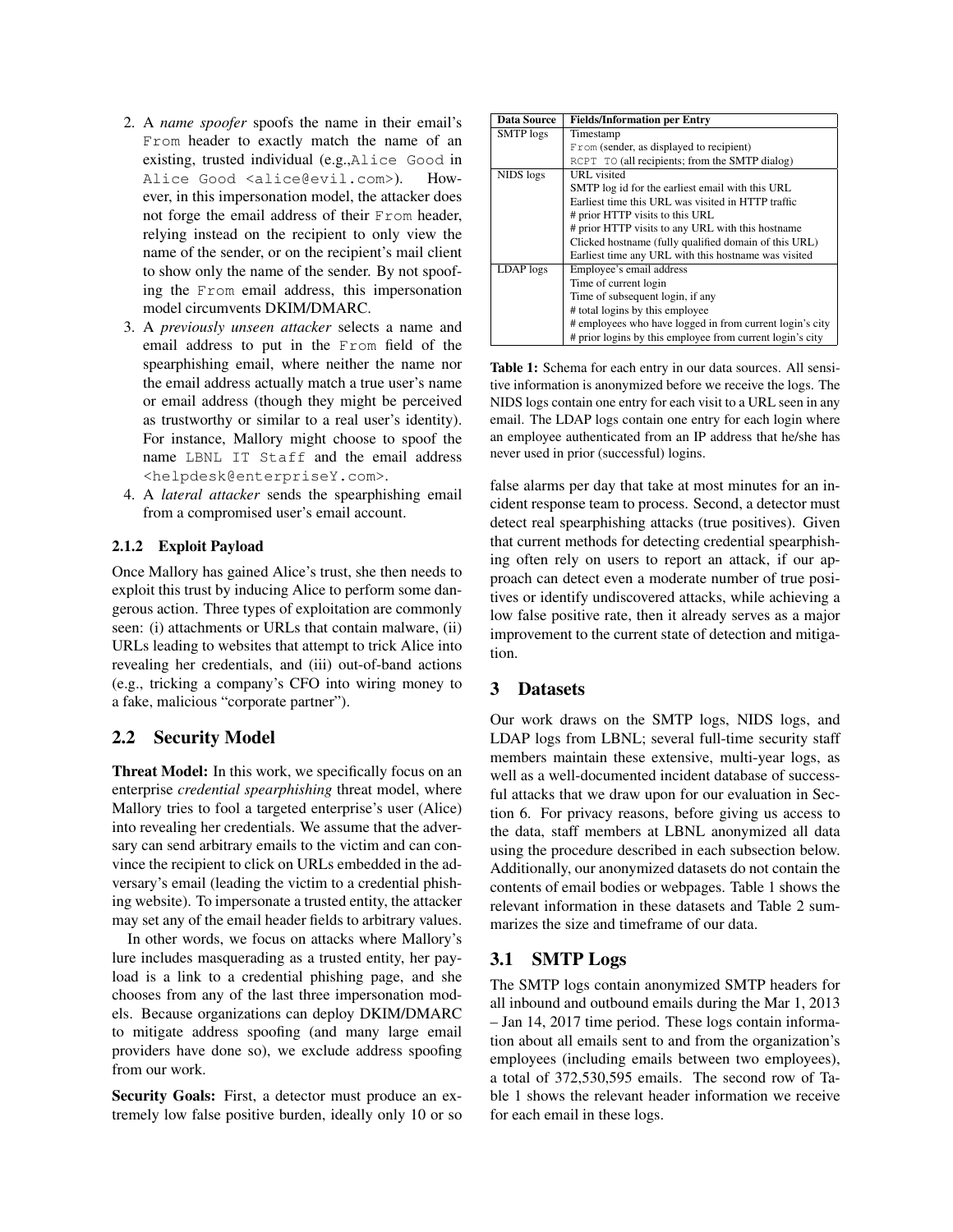The data was anonymized by applying a keyed hash to each sensitive field. Consider a header such as Alice Good <ali@company.com>. The 'name' of a header is the human name (Alice Good in our example); when no human name is present, we treat the email address as the header's 'name'. The 'address' of a header is the email address:  $\langle \text{align} \rangle$ .com>. Each name and each email address is separately hashed.

### 3.2 NIDS Logs

LBNL has a distributed network monitor (Bro) that logs all HTTP GET and POST requests that traverse its borders. Each log entry records information about the request, including the full URL.

Additionally, the NIDS remembers all URLs seen in the bodies of inbound and outbound emails at LBNL.<sup>1</sup> Each time any URL embedded in an email gets visited as the destination of an HTTP request, the NIDS will record information about the request, including the URL that was visited and the entry in the SMTP logs for the email that contained the fetched URL. The NIDS remembers URLs for at least one month after an email's arrival; all HTTP visits to a URL are matched to the earliest email that contained the URL.

We received anonymized logs of all HTTP requests, with a keyed hash applied to each separate field. Also, we received anonymized logs that identify each email whose URL was clicked, and anonymized information about the email and the URL, as shown in Table 1.

### 3.3 LDAP Logs

LBNL uses corporate Gmail to manage its employees' emails.<sup>2</sup> Each time an employee successfully logs in, Gmail logs the user's corporate email address, the time when the login occurred, and the IP address from which the user authenticated. From these LDAP logs, we received anonymized information about login sessions where (1) the login IP address had never been used by the user during any previous successful login, (2) the user had more than 25 prior logins, and (3) the login IP address did not belong to LBNL's network. The last row of Table 1 shows the anonymized data in each entry of the LDAP logs.

### 4 Challenge: Diversity of Benign Behavior

Prior work has used machine learning to identify spearphishing attacks, based on suspicious content in email headers and bodies [8,19]. While that work detects several spearphishing attacks, their optimal false positive

| Time span                        | Mar 1, 2013– Jan 14, 2017 |
|----------------------------------|---------------------------|
| Total emails                     | 372,530,595               |
| Unique sender names              | 3,415,471                 |
| (names in $From$ )               |                           |
| Unique sender addresses          | 4,791,624                 |
| (email addresses in From)        |                           |
| Emails with clicked URLs         | 2,032,921                 |
| Unique sender names              | 246,505                   |
| (names in From)                  |                           |
| Unique sender addresses          | 227,869                   |
| (email addresses in From)        |                           |
| # total clicks on embedded URLs  | 30,011,810                |
| Unique URLs                      | 4,014,412                 |
| Unique hostnames                 | 220,932                   |
| Logins from new IP address       | 219,027                   |
| # geolocated cities among all    | 7,937                     |
| new IP addresses                 |                           |
| # of emails sent during sessions | 2,225,050                 |
| where employee logged in from    |                           |
| new IP address                   |                           |

Table 2: Summary of data in the three logs. Note that some emails contain multiple URLs, some or all of which may be visited multiple times by multiple recipients (thus, there are more clicked-URLs than emails that contain clicked-URLs).

rates (FPR) are 1% or higher, which is far too high for our setting: a FPR of 1% would lead to 3.7 million false alarms on our dataset of nearly 370 million.

In this section, we identify several issues that make spearphishing detection a particularly difficult challenge. Specifically, when operating on a real-world volume of millions of emails per week, the diversity of benign behavior produces an untenable number of false positives for detectors that merely look for anomalous header values.

### 4.1 Challenge 1: Senders with Limited Prior History

A natural detection strategy is to compare the headers of the current email under analysis against all historical email headers from the current email's purported sender. For example, consider a *name spoofer* who attempts to spearphish one of Alice's team members by sending an email with a From header of Alice Good <alice@evil.com>. An anomaly-based detector could identify this attack by comparing the email's From address (<alice@evil.com>) against all From addresses in prior email with a From name of Alice Good.

However, this approach will not detect a different spearphishing attack where neither the name nor the address of the From header have ever been seen before: Alice <alice@evil.com> or HR Team <hr.enterpriseX@gmail.com>. In this *previously unseen attacker* setting, there is no prior history to determine whether the From address is anomalous.

<sup>&</sup>lt;sup>1</sup>Shortened URLs are expanded to their final destination URLs.

<sup>&</sup>lt;sup>2</sup>Email between two employees also flows through corporate Gmail, which allows our detector to scan "internal" emails for lateral spearphishing attacks.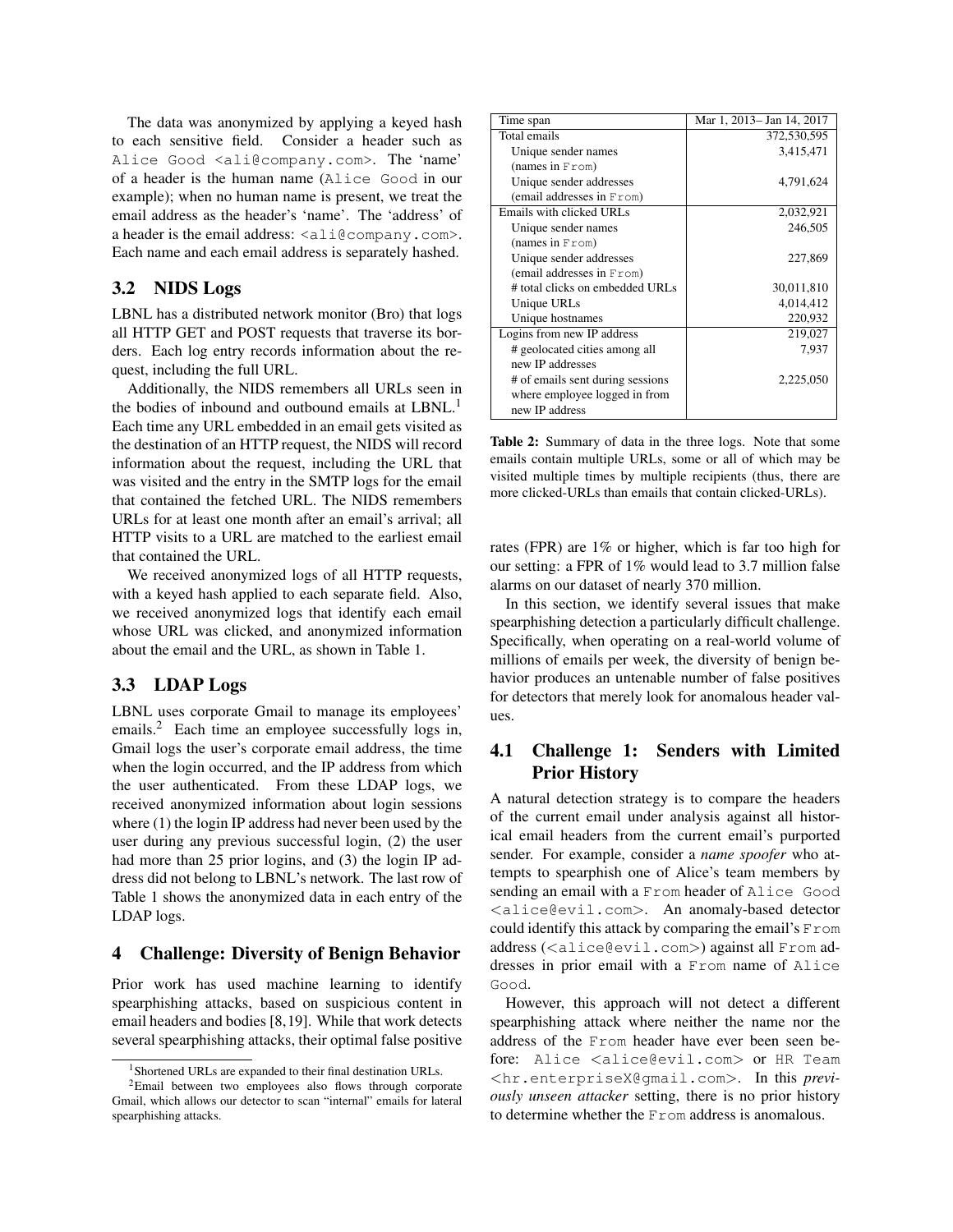

**Figure 2:** Distribution of the number of emails sent per  $F_{\text{rom}}$ name. Nearly 40% of all From names appear in only one email and over 60% of all From names appear in three or fewer emails.

To address this gap, one might flag all emails with a new or previously unknown From name (e.g., any email where the From name has been seen in two or fewer emails leads to an alert). Unfortunately, this approach generates an overwhelming number of alerts in practice because millions of From names are only ever seen in a few emails. Figure 2 shows the distribution of the number of emails per From name in our dataset. In particular, we find that over 60% of From names sent three or fewer emails and over 40% of From names sent exactly one email. Thus, even if one ran a detector retrospectively to alert on every email with a From name that had never been seen before and did not eventually become an active and engaged sender, it would produce over 1.1 million alerts: a false positive rate of less than 1% on our dataset of nearly 370 million emails, but still orders of magnitude more than our target. Even though spam might account for a proportion of these emails with new From names, LBNL's security staff investigated a random sample of these emails and found a spectrum of benign behavior: event/conference invitations, mailing list management notices, trial software advertisements, and help support emails. Thus, a detector that only leverages the traditional approach of searching for anomalies in header values faces a stifling range of anomalous but benign behavior. From the method one of the method one is the property of the state of the method of the state of state all From 1 100 terms of the state of the method of the state of state all From 1 10 terms of the state of the state of

### 4.2 Challenge 2: Churn in Header Values

Even if we were to give up on detecting attacks that come from previously unseen From names or addresses, a detector based on header anomalies still runs into yet another spectrum of diverse, benign behavior. Namely, header values for a sender often change for a variety of



Figure 3: Distribution of the total number of From addresses per From name (who send over 100 emails) across all emails sent by the From name. Over half  $(52\%)$  of these From names sent email from two or more From addresses (i.e., have at least one new From address).

names that appear in at least 100 emails (our dataset contains 125,172 of them) and assess the frequency at which these names use a new From email address when sending email.

Figure 3 shows the cumulative distribution of the total number of From email addresses per From name. From this graph, we see that even among From names with substantial history (sent over 100 emails), there is considerable variability in header values: 52% of these From names send email from more than one From email address. We find that 1,347,744 emails contain a new From email address which has never been used in any of the From name's prior emails. Generating an alert for each of these emails would far exceed our target of 10 alerts per day.

This large number of new email addresses per From name stems from a variety of different sources: work vs. personal email addresses for a user, popular human names where each email address represents a different person in real life (e.g., multiple people named John Smith), professional society surveys, and functionality-specific email addresses (e.g. Foo <noreply@foo.com>, Foo <help@foo.com>, Foo <donate@foo.com>). While it might be tempting to leverage domain reputation or domain similarity between a new From address and the From name's prior addresses to filter out false positives, this fails in a number of different cases. For example, consider the case where Alice suddenly sends email from a new email address, whose domain is a large email hosting provider; this could either correspond to Alice sending email from her personal email account, or it might rep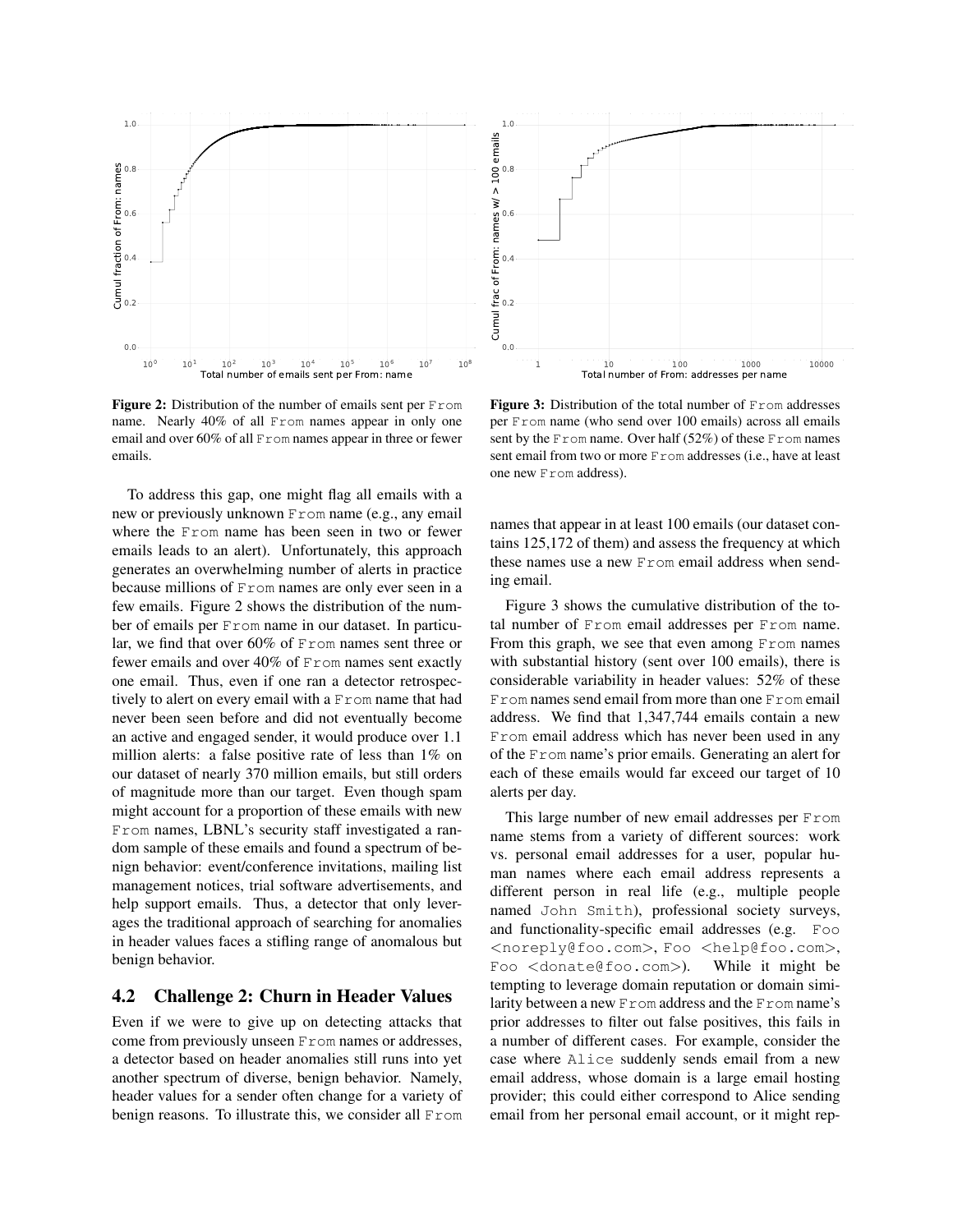resent a *name spoofer* using a Gmail account with a spoofed From name.

Given the prevalence of emails with anomalous, yet benign, header values, a practical detector clearly needs to leverage additional signals beyond an email's header values. Some prior academic work has attempted to incorporate stylometry features from an email's body to identify spearphishing attacks [19]; however, as discussed earlier, these systems have false positive rates of 1% or higher, which would lead to millions of false alarms, a prohibitively high number for practical usage. In the following section, we present a novel approach that leverages a different set of signals based on the underlying nature of spearphishing attacks.

### 5 Detector Design

At a high level, our detector consists of three stages illustrated in Figure 4 and described below: a feature extraction stage ( $\S$  5.1 and  $\S$  5.2), a nightly scoring stage  $(\S$  5.4), and a real-time alert generation stage  $(\S$  5.5). Conceptually, our work introduces two key ideas that enable our detector to detect a wide range of attacks, while achieving a practical volume of false positives that is over 200 times lower than prior work. First, our detector extracts two sets of reputation-based features that independently target the two key stages of a spearphishing attack identified in our attack taxonomy. Second, we introduce a novel, unsupervised anomaly detection technique that enables our detector to automatically rank a set of unlabeled events and select the most suspicious events for the security team to review. We first discuss each of these elements and then show how to combine them for our real-time detector.

### 5.1 Features per Attack Stage

Fundamentally, spearphishing attacks aim to trick their recipients into performing a dangerous action described in the email. If the attacker fails to persuade the victim into taking the action, the attack fails. For credential spearphishing, the dangerous action is clicking on a link in an email that leads the victim to a credential phishing website. $3$  Thus, we analyze every email that contains a link that a user clicked on; we call this clicked link a *click-in-email* event.

As discussed in our taxonomy  $(\S 2.1)$ , spearphishing attacks consist of two necessary stages: the lure stage, where the attacker persuades the victim to trust him, and the exploit stage, where the victim performs a dangerous action for the attacker. This insight leads to the first core idea in our approach: we craft two sets of features to target both of these stages of a spearphishing attack. Prior work has often used features that capture only the lure or the exploit; our insight is that we can do significantly better by using both types of features.

Accordingly, we have two classes of features: *domain reputation* features, and *sender reputation* features. In order to steal the victim's credentials, the attacker must link to a site under her control. Because spearphishing attacks are so tightly targeted, visits to this malicious website will presumably be rare among the historical network traffic from the organization's employees. Therefore, for each click-in-email event, the domain reputation features characterize the likelihood that an employee would visit that URL, based on its (fully qualified) domain. The sender reputation features characterize whether the sender of that email falls under one of the impersonation models outlined in our taxonomy. Effectively, the sender reputation features capture elements of the lure (by recognizing different types of spoofing that the attacker might use to gain the victim's trust), and the domain reputation features capture characteristics of the exploit.

Because the sender reputation features differ for each impersonation model  $(\S$  5.2.2), our detector actually consists of three sub-detectors, one for each impersonation model. As discussed below  $(\S$  5.5), if any of the subdetectors flags an email as spearphishing, the detector treats it as an attack and generates an alert for the security team.

### 5.2 Features

Each sub-detector uses a feature vector containing four scalar values, two for domain reputation and two for sender reputation; Appendix A contains a summary table of these features, which we discuss below. As we show later  $(\S 6)$ , these compact feature vectors suffice to detect a wide-range of attacks while achieving a practical volume of false positives.

#### 5.2.1 Domain Reputation Features

All sub-detectors use the same two features to characterize the reputation of a link that the user clicked on. Intuitively, if few employees from the enterprise have visited URLs from the link's domain, then we would like to treat a visit to the email's link as suspicious. Additionally, if employees have never visited URLs from a domain until very recently, then we would also like to treat visits to the domain's URLs as risky. Based on these two ideas, the first feature counts the number of prior visits to any URL with the same fully qualified domain name (FQDN) as the clicked URL; this is a global count across all employees' visits, from the NIDS logs. The second fea-

<sup>&</sup>lt;sup>3</sup>While an adversary could attempt to spearphish an employee's credentials by fooling them into including the credentials in an email response, this attack variant is likely more difficult to successfully execute given employee awareness from security training and education. Based on their multi-year incident database, LBNL has not observed such attacks succeed in practice.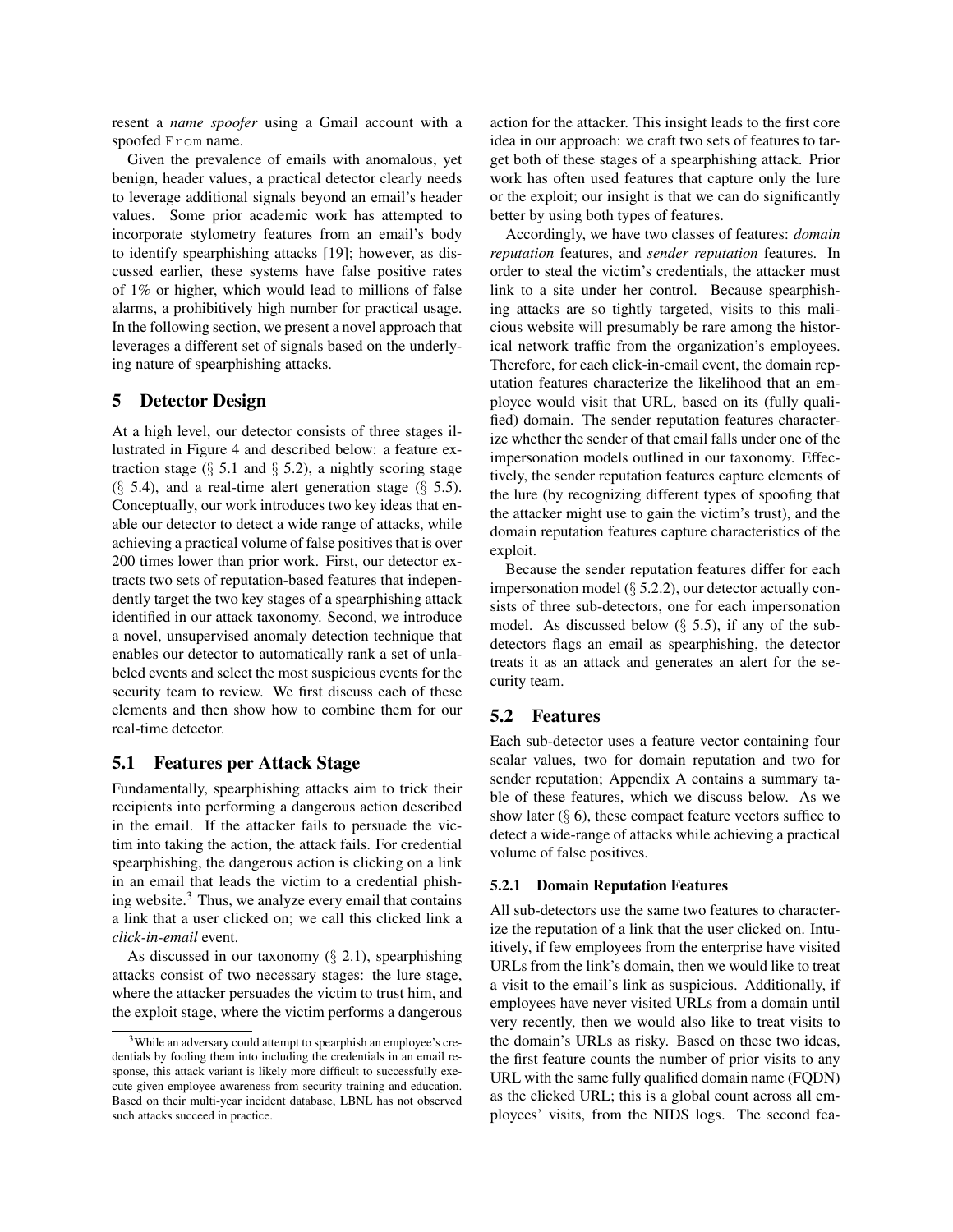

Figure 4: Overview of our real-time detector, which leverages output from a nightly batch job during its real-time analysis, as described in § 5.4 and § 5.5. As emails arrive, our detector leverages historical logs to extract and save three feature vectors (one FV per impersonation model) for each URL in the email (§ 5.1). Using the network traffic logs, our detector logs all clicks on URLs embedded in emails. Each night, our detector runs our anomaly scoring algorithm on the FVs from a sliding window over the past month's clicked URLs and stores a *ComparisonSet* of the month's most suspicious FVs for each impersonation model (§ 5.4). Observing real-time network traffic, our detector sees clicked email URLs, compares the real-time click's feature vector for each impersonation model against the *ComparisonSet*, and generates an alert for the security team if needed (§ 5.5).

ture counts the number of days between the first visit by any employee to a URL on the clicked link's FQDN and the time when the clicked link's email initially arrived at LBNL.

We chose to characterize a clicked link's reputation in terms of its FQDN, rather than the full URL, because over half of the clicked URLs in our dataset had never been visited prior to a click-in-email event. Consequently, operating at the granularity of the full URL would render the URL reputation features ineffective because the majority of URLs would have the lowest possible feature values (i.e., never been visited prior to the email recipient). Additionally, using a coarser granularity such as the URL's registered domain name or its effective second-level domain could allow attackers to acquire high reputation attack URLs by hosting their phishing webpages on popular hosting sites (e.g., attacker.blogspot.com). By defining a URL's reputation in terms of its FQDN, we mitigate this risk.

#### 5.2.2 Sender Reputation Features

Name Spoofer: As discussed earlier (§ 2.1.1), in this attacker model Mallory masquerades as a trusted entity by spoofing the name in the From header, but she does not spoof the name's true email address. Because the trusted user that Mallory impersonates does not send email from Mallory's spoofed address, the spearphishing email will have a From email address that does not match any of the historical email addresses for its From name. Therefore, the first sender reputation feature counts the number of previous days where we saw an email whose From header contains the same name and address as the email being scored.

Also, in this attacker model, the adversary spoofs the From name because the name corresponds to someone known and trusted. If that name did not correspond to someone trustworthy or authoritative, there would be no point in spoofing it, or it would manifest itself under our *previously unseen attacker* threat model. Thus, the second sender reputation feature for a clicked email reflects the trustworthiness of the name in its From header. We measure the trustworthiness of a name by counting the total number of weeks where this name sent at least one email for every weekday of the week. Intuitively, the idea is that From names that frequently and consistently send emails will be perceived as familiar and trustworthy.

Previously Unseen Attacker: In this threat model (§ 2.1.1), Mallory chooses a name and email address that resembles a known or authoritative entity, but where the name and email address do not exactly match any existing entity's values (e.g.,IT Support Team <helpdesk@company.net>); if the name or address did exactly match an existing entity, the attack would instead fall under the *name spoofer* or *address spoofer* threat model. Compared to name-spoofing attacks, these attacks are more difficult to detect because we have no prior history to compare against; indeed, prior work does not attempt to detect attacks from this threat model. To deal with this obstacle, we rely on an assumption that the attacker will seek to avoid detection, and thus the spoofed identity will be infrequently used; each time Mallory uses the spoofed identity, she runs the risk that the employee she's interacting with might recognize that Mallory has forged the name or email address and report it. Accordingly, we use two features: the number of prior days that the From name has sent email, and the number of prior days that the From address has sent emails.

Lateral Attacker: This sub-detector aims to catch spearphishing emails sent from a compromised user's accounts (without using any spoofing). To detect this pow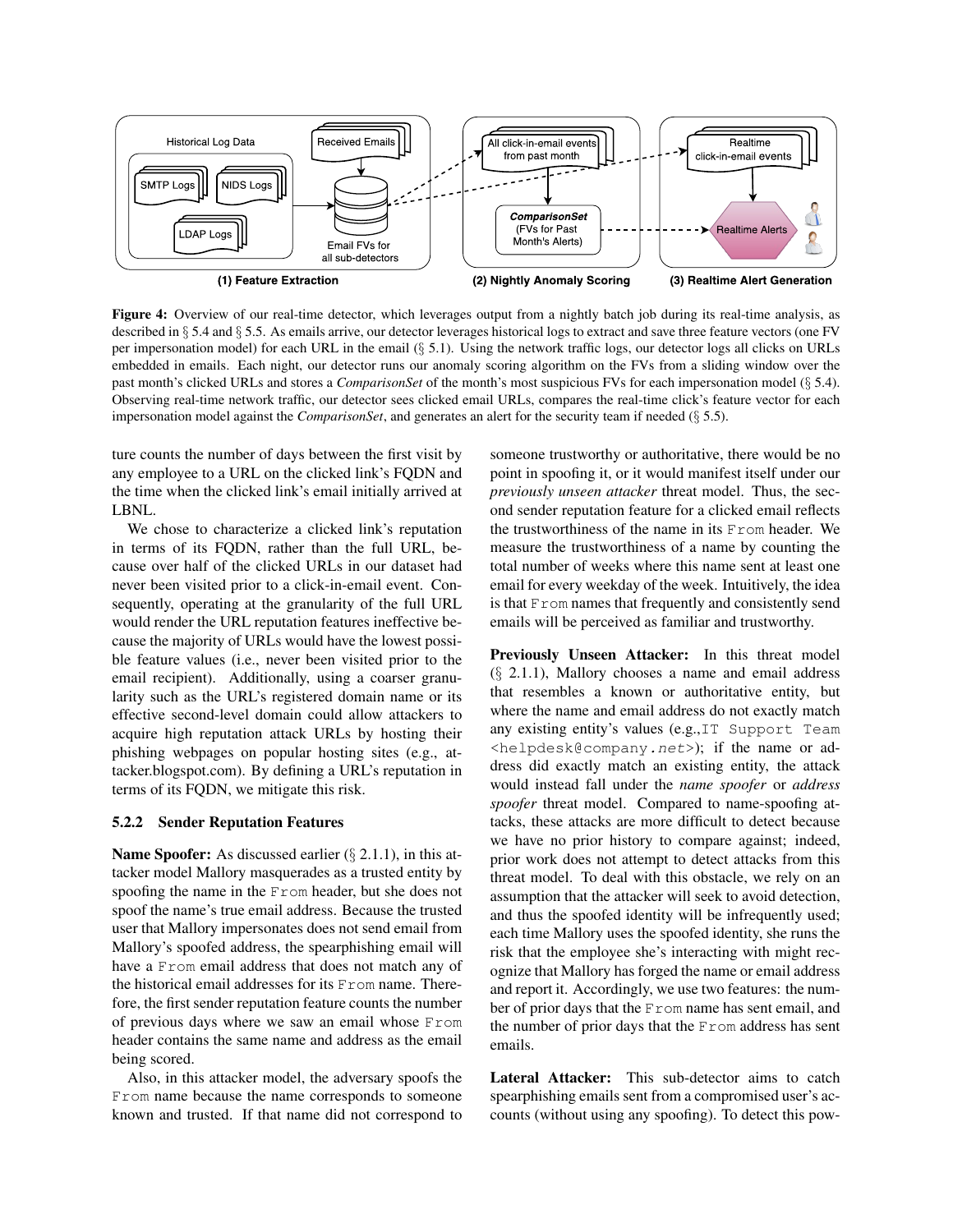erful class of attackers, we leverage the LDAP logs provided by Gmail's corporate email services  $(\S 3)$ . When a recipient clicks on a link in an email, if the email was sent by an employee, we check the LDAP logs to see if the email was sent during a login session where the sender-employee logged in using an IP address that the sender-employee has never used before. If so, this subdetector computes the geolocated city of the session's IP address, say city *C*. It then extracts two features: the number of distinct employees that have logged in from city *C*, and the number of previous logins where this sender-employee logged in from an IP address that geolocated to city *C*.

Content-Based Features: As discussed in Section 3, for privacy reasons we do not have access to either the bodies of emails or the contents of a clicked URL's webpage. If desired, enterprises could augment our sender reputation features with additional features from the raw content in the email message or website (e.g., NLP features that characterize whether the email message relates to accounts/credentials/passwords or reflects particular sentiments such as urgency).

# 5.3 Limitations of Standard Detection **Techniques**

Once our detector has extracted features for each clickin-email event, it needs to decide which ones should trigger an alert for the security team. We first discuss three natural, but ultimately ineffective, approaches for determining which events to alert on. Then, in the following subsection, we present a new technique that our detector uses to overcome the limitations of these canonical approaches.

Manual Thresholds: The simplest approach would be to manually select a threshold for each feature, and generate an alert if all feature values are below the threshold. One might use domain knowledge of each feature to guess a threshold for each feature dimension: e.g., spearphishing attacks will use URLs whose domain has fewer than five visits or was first visited less than five days ago. Unfortunately, this approach is inherently arbitrary since we do not know the true distribution of feature values for spearphishing attacks. Thus, this ad hoc approach can easily miss attacks, and does not provide a selection criteria that generalizes across different enterprises.

Supervised Learning: A large body of literature on attack detection, from spam classification to prior spearphishing work, draws heavily on supervised machine learning algorithms. However, those methods are not suitable for our setting.

To accurately classify new events, supervised learning techniques require a labeled training dataset that reflects the range of possible malicious and benign feature values. Unfortunately, in our context, it is difficult to assemble a large enough training set. Because spearphishing attacks are extremely difficult to detect and occur at a low rate, we have few malicious samples to train on.

Additionally, our setting exhibits extreme class imbalance: because of the scarcity of data on known spearphishing attacks, the training set will have vastly more benign instances than malicious instances. Supervised techniques often need a relatively balanced dataset; classifiers trained on highly imbalanced data often learn to always predict the majority class (missing real attacks), pathologically overfit to accidental characteristics of the minority class, or generate too lax of a decision boundary and generate prohibitively high numbers of false positives [10]. While the machine learning community has explored a number of techniques for addressing imbalanced training data [6, 10], such as undersampling the over-represented class or synthetically generating samples for the under-represented class, these techniques do not scale to imbalances on the order of millions to one.

Standard Anomaly Detection: Alternatively, one might consider unsupervised or semi-supervised anomaly detection techniques. While a number of such techniques exist, including density estimation techniques such as Gaussian Mixture Models (GMMs) [5] and clustering and distance-based techniques such as k-nearestneighbor (kNN) [13], these classical techniques suffer from three limitations.

First, in a number of security settings, scalar features often have a directionality to their values; and indeed, all of our features have this property. For example, the fewer visits a domain has, the more suspicious it is; an unusually small number of visits is grounds for suspicion, but an unusually large number is not. Standard anomaly detection techniques do not incorporate notions of asymmetry or directionality into their computations. For example, density-based anomaly detection techniques such as kernel density estimation (KDE) and GMMs fit a probability distribution to the data and alert on the lowest-probability events. Events that have statistically extreme—but benign—feature values will have a very low probability of occurring, triggering a large number of useless alerts.

Second, standard anomaly detection techniques often treat an event as anomalous even if only one or a few of the event's features are statistically anomalous. However, in our setting, we expect that attacks will be anomalous and suspicious in *all* feature dimensions. Consequently, in our setting, classical techniques will generate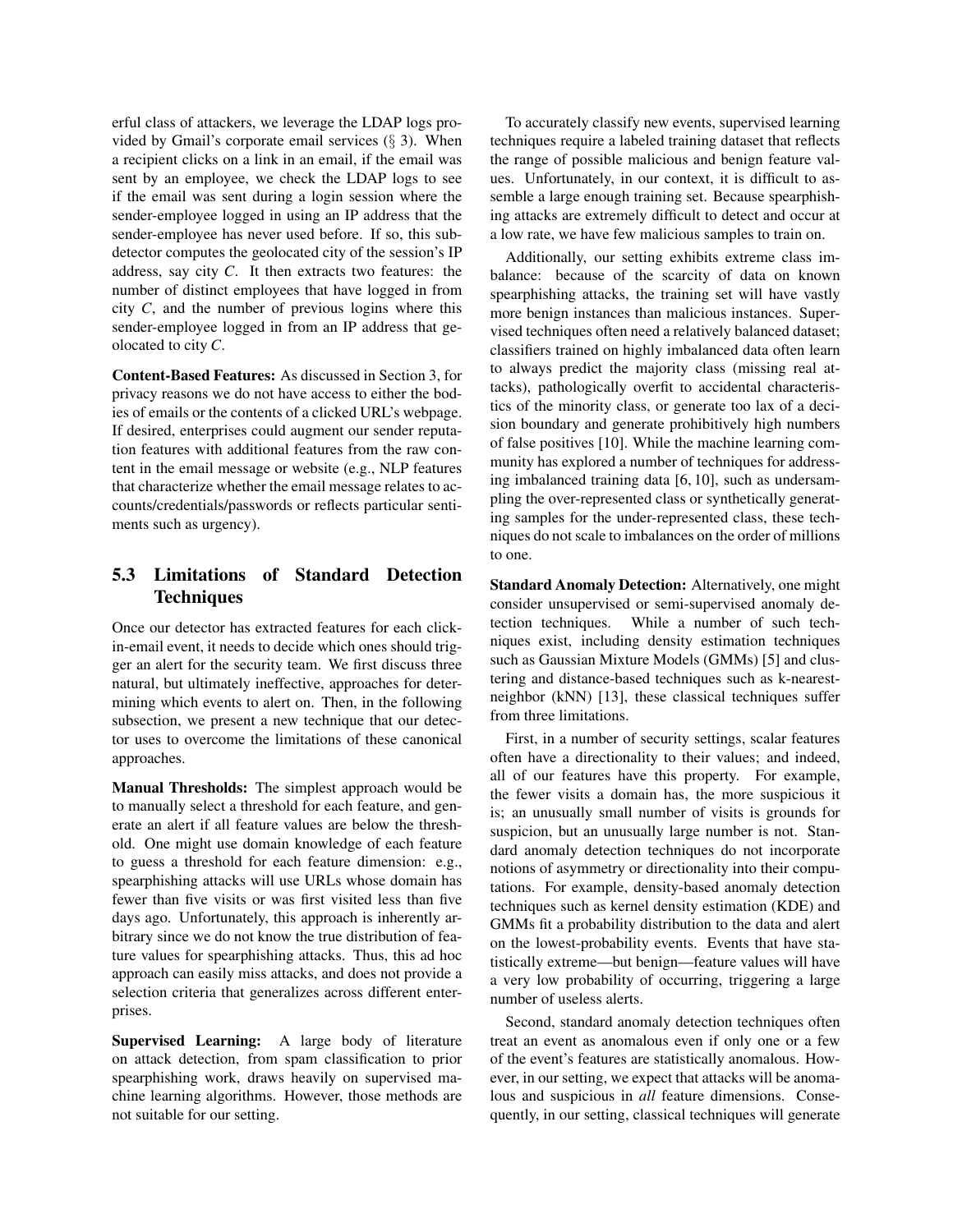$Score(E, L)$ :

- 1: for each event *X* in *L* do:
- 2: if  $E$  is more suspicious than  $X$  in every dimension:
- 3: Increment *E*'s score by one

AlertGen(*L* (a list of events), *N*):

- 1: for each event *E* in *L* do:
- 2:  $Score(E, L)$
- 3: Sort *L* by each event's score
- 4: return the *N* events from *L* with the highest scores

many spurious alerts for events that are only anomalous in a few dimensions. As we show in Section 6.3, this causes classical techniques to miss the vast majority of spearphishing attacks in our dataset because they exhaust their alert budget with emails that have benign feature values in all but one dimension.

Third, classical techniques are parametric: they either assume the data comes from a particular underlying distribution, or they contain a number of parameters that must be correctly set by their deployer in order for the technique to obtain acceptable performance. GMMs assume the data comes from a mixture of Gaussian distributions, KDE has a bandwidth parameter that requires tuning by the deployer, and kNN needs the deployer to select a value of *k* (the number of nearest neighbors/most similar events, which the algorithm will use to compute an event's anomaly score). These requirements are problematic for spearphishing detection since we do not know the true distribution of attack and benign emails, the underlying distribution might not be Gaussian, and we do not have a sound way to select the parameters.

### 5.4 Directed Anomaly Scoring (DAS)

Given the limitations of traditional detection techniques, we introduce a simple and general technique for automatically selecting the most suspicious events from an unlabeled dataset. We call our technique Directed Anomaly Scoring (DAS). At a high level, DAS ranks all events by comparing how suspicious each event is relative to all other events. Once all events have been ranked, DAS simply selects the *N* most suspicious (highest-ranked) events, where *N* is the security team's alert budget.

Algorithm 1 shows the procedure for scoring and generating alerts with DAS. Concretely, DAS first assigns an anomaly score for each event, *E*, by computing the total number of other events where *E*'s feature vector is at least as *suspicious* as the other event in *every* feature dimension. Thus, *E*'s score counts how many events it is at least as suspicious as; events with higher scores are more suspicious than ones with lower scores. Figure 5 presents a few visual examples of computing DAS scores. After



Figure 5: Examples of DAS scoring for events in a 2 dimensional feature space. X-values to the right and Y-values toward the top are more benign (thus, values toward the bottom and left are more suspicious). Each circle represents an example event. The number in each circle is the DAS score for the event. For example, looking at the third diagram, the purple event only receives a score of 1. Although the purple event has a more suspicious feature value in the Y dimension than event B, it is more benign in the X dimension. Thus, event B does not cause the purple event's score to increment.

scoring every event, our algorithm simply sorts all events by their scores and outputs the *N* highest-scoring events.

Formally, we identify each event with its feature vector  $E \in \mathbb{R}^d$ . We consider event *E* to be at least as suspicious as event *E'*, written  $E \ge E'$ , if  $E_i \le E'_i$  for all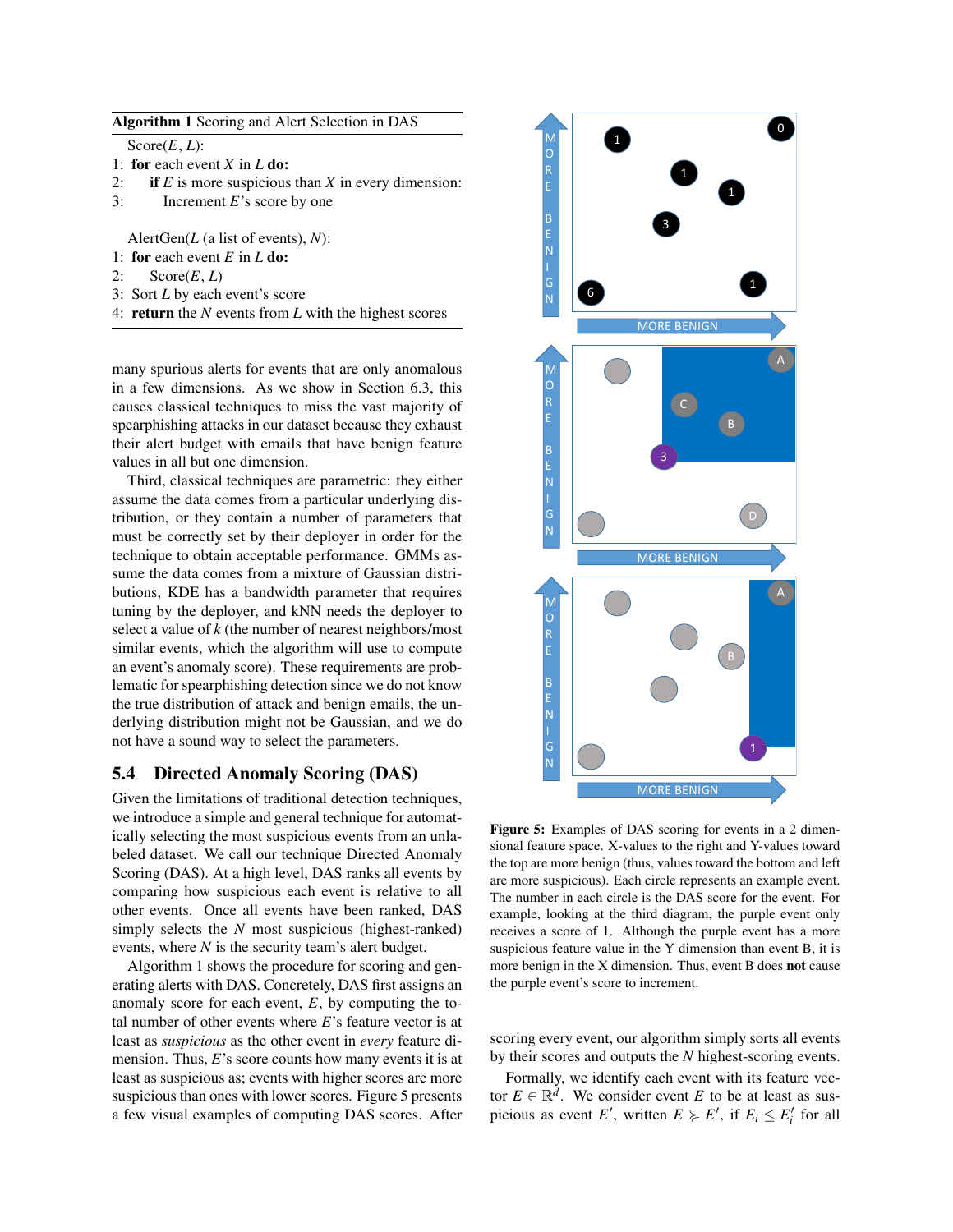$i = 1, 2, \ldots, d$ . (For simplicity, we assume that smaller feature values are more suspicious, in every dimension; for dimensions where the reverse is true, we replace the comparator  $\leq$  with  $\geq$ . Appendix A summarizes the comparators we use for each feature.) Then, the score of event *E* is the cardinality of the set  $\{E': E \succ E'\}.$ 

DAS is well-suited for a range of security detection problems where attacks can be characterized by a combination of numerical and boolean features, such as our spearphishing use case. As we show in Section 6, DAS achieves orders-of-magnitude better results than classical anomaly detection techniques because it leverages domain knowledge about which regions of the feature space are most suspicious; in particular, it overcomes all three limitations of classical techniques discussed in Section 5.3.

### 5.5 Real-time Detection Architecture

We now synthesize the ideas discussed in previous subsections to provide an end-to-end overview of how we leverage DAS to generate alerts (illustrated in Figure 4). Our detector has access to the enterprise's log data, realtime network traffic (e.g., via a NIDS like Bro), and an alert budget  $β$  for each sub-detector, which specifies the daily volume of alerts that the security team deems acceptable. As each email arrives, for each URL in the email, our detector extracts the feature vector for that URL and saves it in a table indexed by the URL. Each HTTP request seen by the enterprise's NIDS is looked up in the table. Each time the detector sees a visit to a URL that was earlier seen in some email (a "clickin-email event"), it adds that feature vector to a list of events. Finally, our detector uses the DAS algorithm to rank the events and determine which ones to alert on.

This approach would work fine for a batch algorithm that runs the DAS algorithm once a month on the past thirty day's events. However, a spearphishing attack might not be detected by this batch approach until as much as a month after it occurs. Therefore, we now turn to extending our approach to work *in real-time*.

Naively, at the end of each day we could gather the day's events, rank them using DAS, and alert on the  $\beta$  most suspicious. However, this might miss attacks that would have been detected by the batch algorithm, as some days might have many benign but seeminglysuspicious events that mask a true attack.

Instead, we use a more sophisticated algorithm that comes closer to the batch algorithm, yet operates in real time. Each night, our detector collects all the click-inemail events for the past month and computes their associated feature vectors. For each sub-detector, we rank these events using DAS, select the  $30 \times \beta$  most suspicious events, and save them in a set that we call the *ComparisonSet*.

In real time, when our detector observes a click-inemail event from the NIDS, it fetches the event's feature vectors for each impersonation model. Our detector then computes if any of the current click's feature vectors are at least as suspicious as any of the feature vectors in the *ComparisonSet* for its respective impersonation model.<sup>4</sup> If so, our detector generates an alert for the security team. Intuitively, this approach alerts if the event would have been selected by DAS on any day in the past month; or, more precisely, if it is among the  $30\beta$  most suspicious events in the past month. Our evaluation  $(\S 6)$  shows that this real-time approach can safely detect the same attacks as the batch scoring procedure. On some days our real-time approach might generate more alerts than the target budget if a day has a burst of particularly suspicious click-in-email events; however, we show in the next section that this occurs infrequently in practice.

### 6 Evaluation and Analysis

We evaluated our real-time detector on our dataset of 370 million emails from LBNL, measuring its detection performance (true positives), the time burden (false positives) it imposes on an enterprise's security staff, and how it performs relative to standard anomaly detection techniques that use the same set of features.

For each click-in-email event, we computed its reputation features using log data from a sliding window over the six months prior to the click event. To bootstrap this process, we use the first six months of our dataset as a burn-in period and do not generate alerts for any emails in that period. Later  $(\S 7)$ , we explore the impact of using a smaller window of historical data to compute feature values.

We configured our detector with a daily budget of 10 alerts per day. LBNL's security team specified 10 alerts per day as a very tolerable number since their team consists of several analysts who routinely process a few hundred alerts each day. To divide this budget among each of our three sub-detectors, we allocated 4 alerts per day for each of the *name spoofer* and *previously unseen attacker* sub-detectors and 2 alerts per day for our *lateral attacker* sub-detector; since lateral spearphishing requires the use of a compromised account, we expect it to occur less often than spoofing-based spearphishing.

### 6.1 Detection Results: True Positives

Because spearphishing attacks occur infrequently and often go undetected, developing ground truth and measuring true positives is a hard problem. For our evaluation, we draw upon LBNL's incident database, which contains

<sup>&</sup>lt;sup>4</sup>This is equivalent to running DAS to score the current feature vector against the *ComparisonSet* and checking whether it gives the current feature vector a score of at least 1.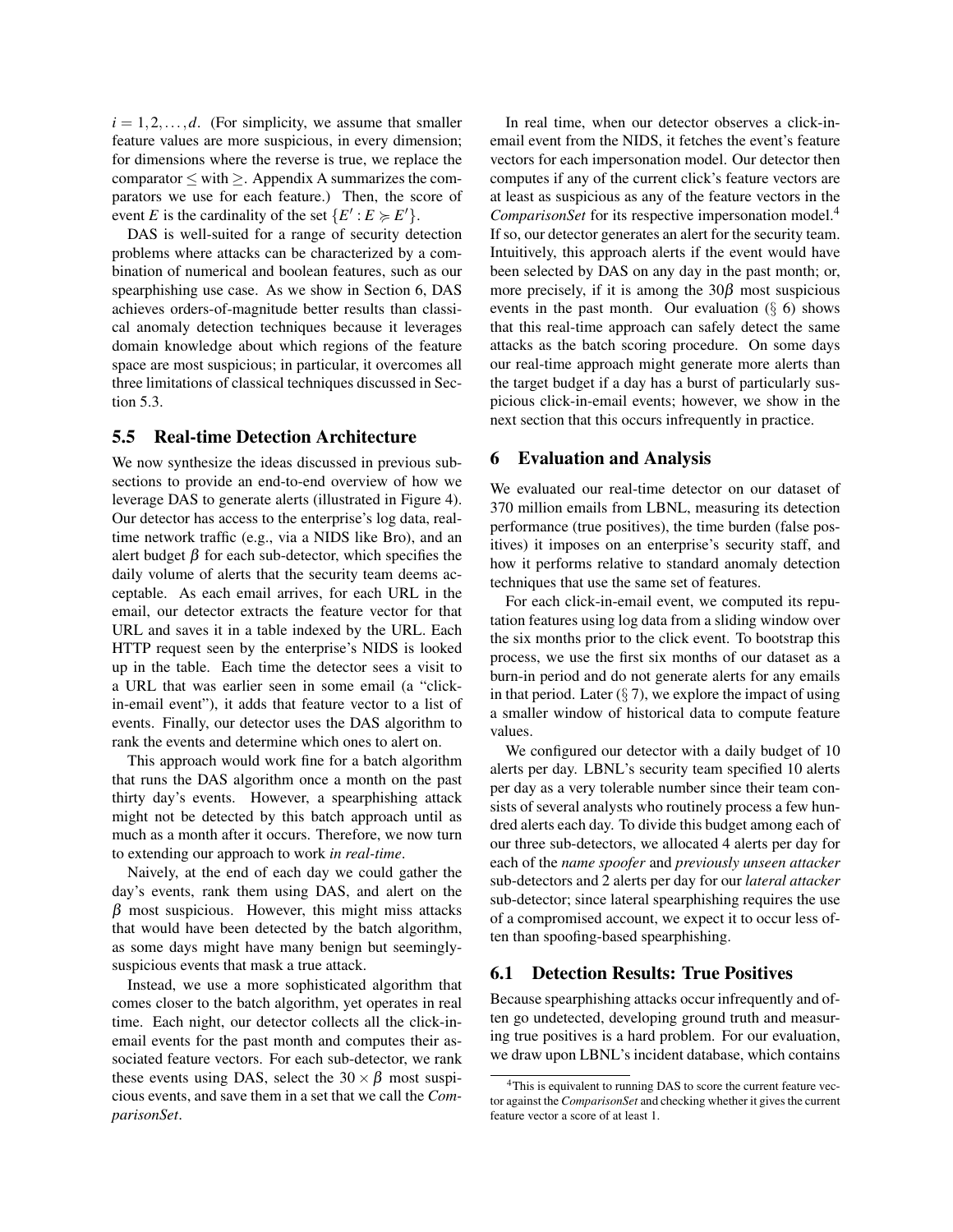| <b>Alert Classification</b>               | Name spoofer   Previously unseen attacker | Lateral attacker | <b>Total Count</b> |
|-------------------------------------------|-------------------------------------------|------------------|--------------------|
| Spearphish: known + successful attack     |                                           |                  |                    |
| Spearphish: $unknown + successful$ attack |                                           |                  |                    |
| Spearphish: failed attack                 |                                           |                  | 9/10               |
| <b>Total Spearphish Detected</b>          |                                           |                  | 17 / 10            |

Table 3: Summary of our real-time detection results for emails in our test window from Sep 1, 2013 - Jan 14, 2017 (1,232 days). Rows represent the type/classification of an alert following analysis by security staff members at LBNL. Columns 2–4 show alerts broken down per attacker model (§ 5.2.2). Column 5 shows the total number of spearphishing campaigns identified by our real-time detector in the numerator and the total number of spearphishing campaigns in the denominator. Out of 19 spearphishing attacks, our detector failed to detect 2 attacks (one that successfully stole an employee's credentials and one that did not); both of these missed attacks fall under the *previously unseen attacker* threat model, where neither the username nor the email address matched an existing entity.

7 known successful spearphishing attacks; this includes 1 spearphishing exercise, designed by an external security firm and conducted independently of our work, that successfully stole employee credentials. Additionally, members of LBNL's security team manually investigated and labeled 15,521 alerts. We generated these alerts from a combination of running (1) an older version of our detector that used manually chosen thresholds instead of the DAS algorithm; and (2) a batched version of our anomaly scoring detector, which ran the full DAS scoring procedure over the click-in-email events in our evaluation window (Sep. 2013 onward) and selected the highest scoring alerts within the cumulative budget for that timeframe.

From this procedure, we identified a total of 19 spearphishing campaigns: 9 which succeeded in stealing an employee's credentials and 10 where the employee clicked on the spearphishing link, but upon arriving at the phishing landing page, did not enter their credentials.<sup>5</sup> We did not augment this dataset with simulated or injected attacks (e.g., from public blogposts) because the true distribution of feature values for spearphishing attacks is unknown. Even for specific public examples, without actual historical log data one can only speculate on what the values of our reputation features should be.

To evaluate our true positive rates, we ran our realtime detector  $(\S 5.5)$  on each attack date, with a budget of 10 alerts per day. We then computed whether or not the attack campaign was flagged in a real-time alert generated on those days. Table 3 summarizes our evaluation results. Overall, our real-time detector successfully identifies 17 out of 19 spearphishing campaigns, a 89% true positive rate.

Of these, LBNL's incident database contained 7 known, successful spearphishing campaigns (their incident database catalogues successful attacks, but not ones that fail). Although our detector missed one of these successful attacks, it identified 2 previously undiscovered attacks that successfully stole an employee's credentials. The missed attack used a now-deprecated feature from



Figure 6: Histogram of the total number of daily alerts generated by our real-time detector (cumulative across all three subdetectors) on 100 randomly sampled days. The median is 7 alerts/day.

Dropbox [7] that allowed users to host static HTML pages under one of Dropbox's primary hostnames, which is both outside of LBNL's NIDS visibility because of HTTPS and inherits Dropbox's high reputation. This represents a limitation of our detector: if an attacker can successfully host the malicious phishing page on a highreputation site or outside of the network monitor's visibility, then we will likely fail to detect it. However, Dropbox and many other major file sharing sites (e.g., Google Drive) have dropped these website-hosting features due to a number of security concerns, such as facilitating phishing. Ironically, in the specific case of Dropbox, industry reports mention a large increase in phishing attacks targeted against Dropbox users, where the phishing attack would itself be hosted via Dropbox's website hosting feature, and thus appear to victims under Dropbox's real hostname [11]. Among the attacks that our detector correctly identified, manual analysis by staff members at LBNL indicated that our sub-detectors aptly detected spearphish that fell under each of their respective threat models (outlined in Section 2.1).

 $5A$  campaign is identified by a unique triplet of  $\langle$ the attack URL, email subject, and email's  $From header$ .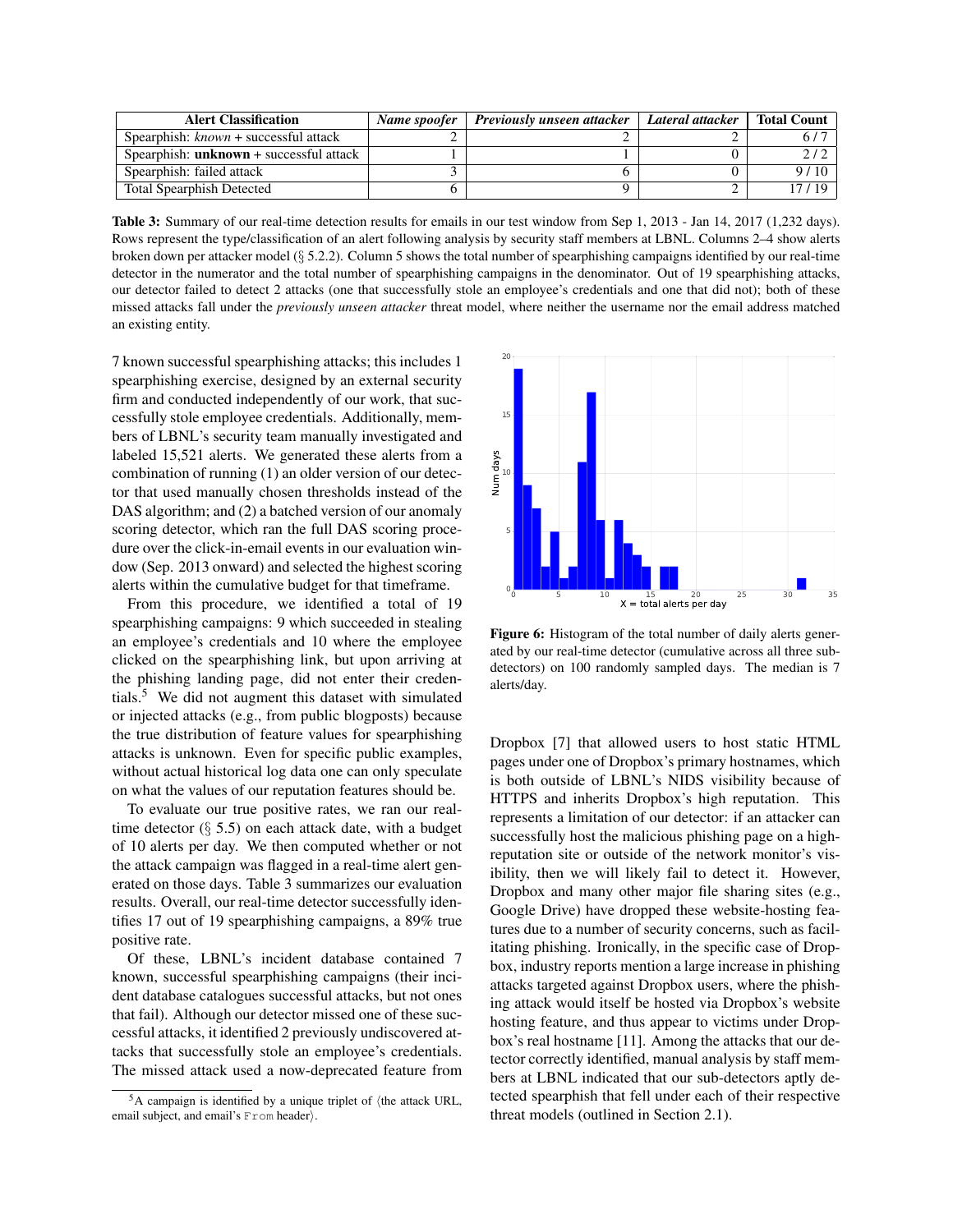### 6.2 False Positives and Burden of Alerts

At a daily budget of 10 alerts per day, our detector achieved an average false positive rate of 0.004% (the median number of emails per day is 263,086). However, as discussed earlier (§ 5.5), our real-time detector is not guaranteed to produce exactly 10 alerts per day; some days might have a burst of particularly suspicious emails while other days might not have any unusual activity at all. To evaluate the actual daily alert load, we ran our real-time detector on one hundred randomly selected days in our dataset and computed the total number of alerts it generated on each day, shown in Figure 6. From this histogram, we see that while our detector occasionally generates bursts over our target budget, on the vast majority of days (80%) it generates 10 or fewer alerts per day; on nearly 20% of days, it generates no alerts.

During their manual investigation of the 15,521 alerts created during our ground truth generation process, LBNL's security staff tracked how long it took them to investigate these alerts. Surprisingly, LBNL's security staff reported that a single analyst could process an entire month's worth of alerts in under 15 minutes (and thus, on average, under one minute to analyze one day's worth of alerts).

This rapid processing time arises because the analysts were able to develop a two-pass workflow that enabled them to quickly discard over 98% of the alerts, at a rate of 2 seconds per alert; and then follow up with a more indepth analysis pass (e.g., analyzing detailed HTTP logs and examining the full email headers) over the remaining 2% of alerts, at a rate of 30 seconds per alert. The first pass is so fast because, for the vast majority of our detector's alerts, an analyst could quickly tell if an email constituted a plausible spearphishing threat by inspecting the Subject line, From line, and clicked URL of the email. For over 98% of our alerts, this trio of information indicated that the email was highly unlikely to contain a credential spearphishing attack. For example, emails with subjects such as "Never Lose Your Keys, Wallet, or Purse Again!" and "ATTN: Your Stomach Issues FINALLY Explained. See Video Here" are surely not spearphishing attacks.

While the more time-intensive 2% of alerts contained mostly false positives (i.e., not spearphishing), the analysts found two interesting classes of alerts. First, in addition to detecting spearphishing attacks, our detector identified 41 emails from regular phishing campaigns. The analysts distinguished between regular phishing and spearphishing by checking whether the email and HTTP response from the clicked URL contained content that was specifically targeted at LBNL. Second, ironically, our detector generated 40 alerts where the person who clicked on the link in the email was not one of the email's recipients, but rather a member of LBNL's security staff. These clicks were part of routine investigations conducted by LBNL's security staff; for example, in response to a user reporting a suspicious email.

### 6.3 Anomaly Detection Comparisons

In Section 5.4 we introduced DAS, a simple new technique for anomaly detection on unlabeled data. Now, we evaluate the effectiveness of DAS compared to traditional unsupervised anomaly detection techniques.

We tested three common anomaly detection techniques from the machine learning literature: Kernel Density Estimation (KDE), Gaussian Mixture Models (GMM), and k-Nearest Neighbors (kNN) [5]. To compare the real-time detection performance of each of these classical techniques against DAS's real-time performance, we ran each of these classical techniques using the same training and evaluation procedures we used for our real-time detector's evaluation. Specifically, given the date of each of the 19 attacks and its impersonation model, we extracted the same exact feature values for all click-in-email events that occurred within a thirty day window ending on the attack date; the thirty day window reflected the size of our *ComparisonSet*. We then normalized these feature values and ran each of the three classical anomaly detection techniques on this set of click-in-email events for each attack date. For quantitative comparisons, we computed (1) the number of attacks that would have been detected by each classical technique if it used the same budget that our real-time detector used and (2) the daily budget the classical technique would need to detect all of the attacks that our DAS-driven detector identified.

Like other machine learning methods, these classical algorithms require the user to set various hyperparameters that affect the algorithm's performance. For our evaluation, we tested each classical technique under a range of different hyperparameter values and report the results for whichever values gave the best results (i.e., comparing DAS against the best-case version of these classical techniques).

Table 4 summarizes the results of this comparative experiment. All three traditional techniques detected fewer than 25% of the attacks found by DAS. Moreover, in order for KDE (the best performing classical technique) to detect as many attacks as DAS, it would need a daily budget nearly an order of magnitude larger than ours.

To illustrate why standard unsupervised techniques perform so poorly, the two plots in Figure 7 show the sender reputation features for a random sample of 10,000 *lateral attacker* click-in-email events. The left plot shows the feature values for the actual alerts our DAS detector generated (in red), while the right plot shows the feature values for the alerts selected by KDE using the same budget as our detector. KDE selects a mass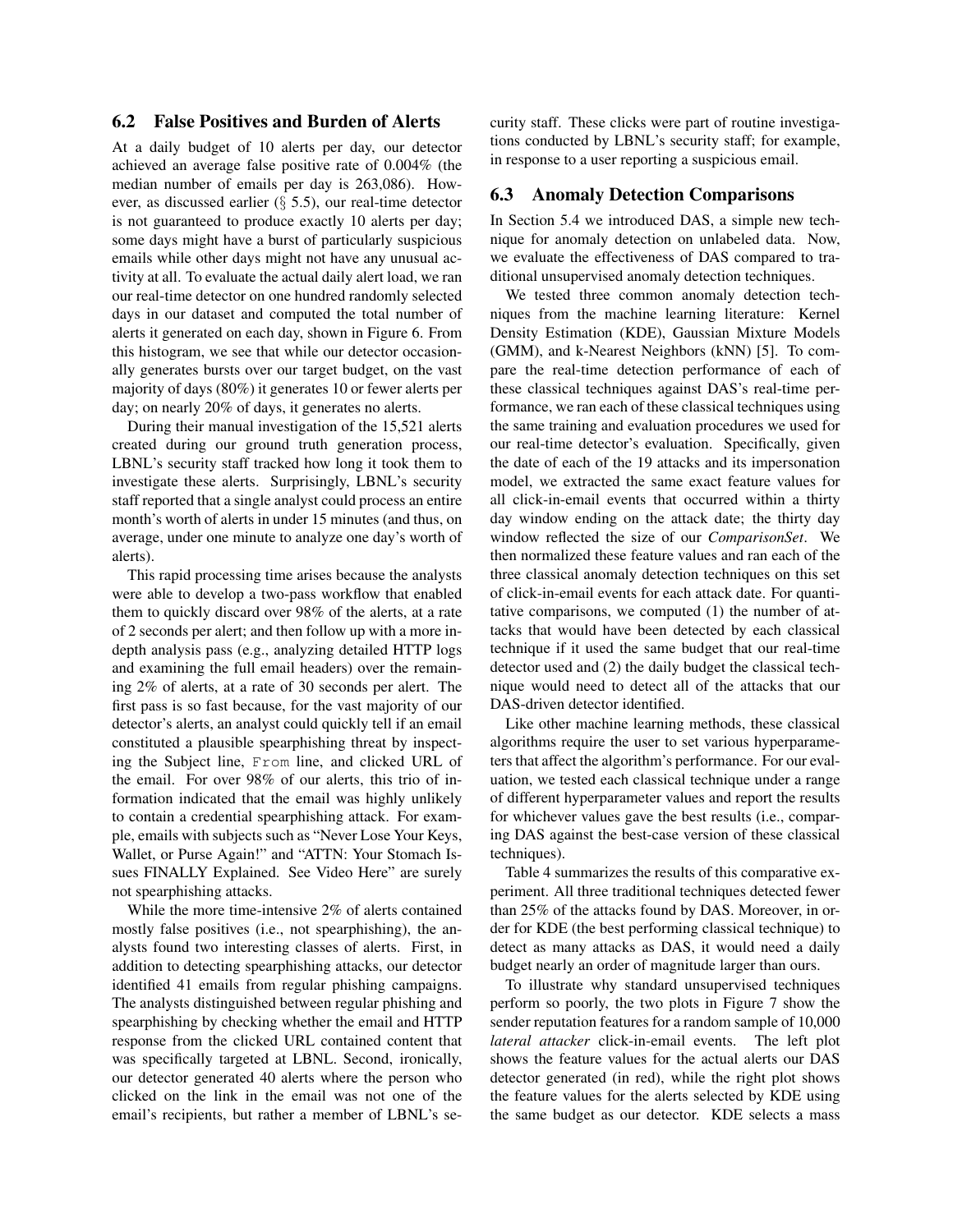

Figure 7: Both plots show the sender reputation feature values (scaled between [0, 1]) of a random sample of 10,000 *lateral attacker* click-in-email events. Filled red points denote events that generated alerts within the daily budget by DAS (left-hand figure) and KDE (right-hand figure).

| <b>Algorithm</b> | <b>Detected</b> | <b>Daily Budget</b> |
|------------------|-----------------|---------------------|
| kNN              | 3/19            | 10                  |
|                  | 17/19           | 2,455               |
| <b>GMM</b>       | 4/19            | 10                  |
|                  | 17/19           | 147                 |
| <b>KDE</b>       | 4/19            | 10                  |
|                  | 17/19           | 91                  |
| DAS $(\S$ 5.4)   | 17/19           | 10                  |

Table 4: Comparing classical anomaly detection techniques to our real-time detector, on the same dataset and features. For each of the standard anomaly detection algorithms, the first row shows the number of attacks detected under the same daily budget as ours; the second row shows what the classical technique's budget would need to be to detect all 17 attacks that our realtime detector identified on a daily budget of 10 alerts per day.

of points in the upper-right corner, which illustrates one of limitations of standard techniques discussed in Section 5.4: they do not take into account the directionality of feature values. Because extremely large feature values occur infrequently, KDE ranks those events as highly anomalous, even though they correspond to benign login sessions where the user happened to login from a new IP address in a residential city nearby LBNL. Second, KDE selects a group of events in the bottom-right corner, which correspond to login sessions where an employee logged in from a city that they have frequently authenticated from in the past, but where few other employees have logged in from. KDE's selection of these benign logins illustrates another limitation of standard techniques: they often select events that are anomalous in just one dimension, without taking into account our domain knowledge that an attack will be anomalous in *all* dimensions. Even though the bottom-right corner represents employee logins where few other employees have logged in from the same city, they are not suspicious, because that employee has previously logged in many times from that location: they correspond to benign logins by remote employees who live and work from cities far from LBNL's main campus. Thus, DAS can significantly outperform standard unsupervised anomaly detection techniques because it allows us to incorporate domain knowledge of the features into DAS's decision making.

### 7 Discussion and Limitations

Detection systems operate in adversarial environments. While we have shown our approach can detect both known and previously undiscovered spearphishing attacks, there are limitations and evasion strategies that adversaries might pursue.

Limited Visibility: Our detection strategy hinges on identifying if an email's recipient engaged in a potentially dangerous action. In the case of credential spearphishing, LBNL's network traffic logs allowed us to infer this behavior. However, our approach has two limitations: first, email and network activity conducted outside of LBNL's network borders will not get recorded in the NIDS logs. Second, LBNL made a conscious decision not to man-in-the-middle traffic served over HTTPS; thus, we will miss attacks where the email links to an HTTPS website. Both of these are typical challenges that network-level monitoring faces in practice. One strategy for alleviating this problem would be to use endpoint monitoring agents on employee machines. Alternatively, a detector could leverage SNI [23] to develop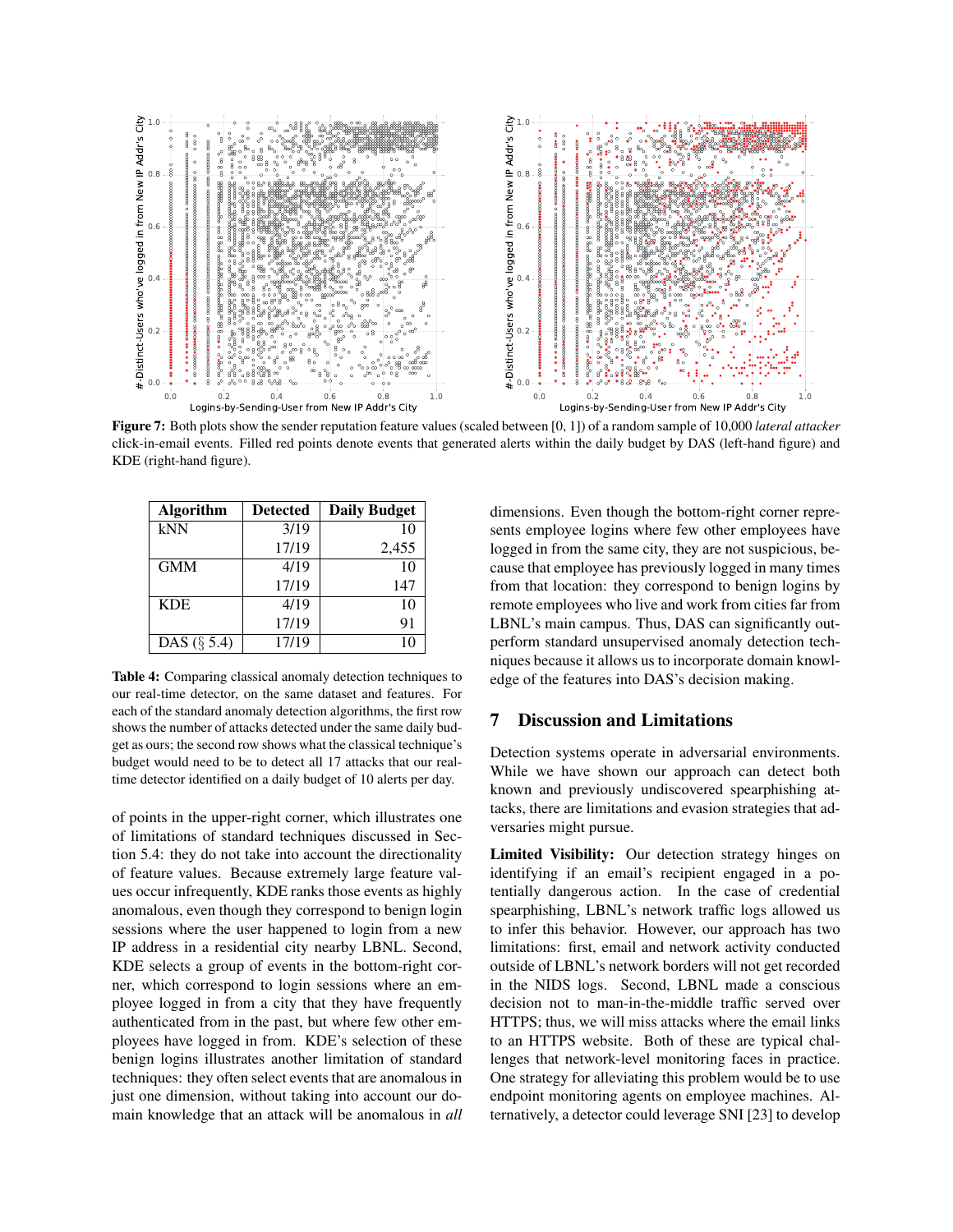its domain reputation for HTTPS and identify when users visit potentially dangerous HTTPS domains.

In addition to limited network visibility, our detector might miss attacks if a spearphishing email came from a compromised personal email account. Since our detector relies on access to a user's prior login information to detect lateral spearphishing attacks, it will not have the necessary data to compute the features for this sub-detector. To defend against this genre of lateral spearphishing, one could leverage alternative sender reputation features, such as ones based on stylometry [8, 19].

False Negatives and Evasion Strategies: Our detector attempts to meet an upper-bound on the number of alerts it generates. As a result, it might miss some attacks if a number of successful spearphishing campaigns occur on a given day; in effect, the clicks on URLs from the campaigns earlier in the day will mask campaigns that occur later on. To overcome this problem, the security staff could increase the detector's alert budget on days with many attack alerts.

Aside from trying to mask one attack campaign with another, an adversary could attempt to escape detection by crafting an email whose domain or sender reputation features are high. An attacker could boost her link's domain reputation by compromising a frequently visited website and using it to host the credential spearphishing website. This strategy incurs greater costs to execute than modern-day attacks (where an adversary can simply setup her own cheap phishing webpage), and it is unclear whether such an attack would succeed if the site does not normally ask for the employee's corporate credentials. For example, if an adversary compromises a popular video website (e.g., netflix.com), many users might find it unusual for that popular domain to suddenly start asking for the user's enterprise credentials.

Alternatively, an attacker could attempt to inflate the sender reputation features of their adversarial email before using it in an attack. For instance, to prepare a malicious email address for a name spoofing attack, an adversary could start sending emails with the malicious email address and spoofed From name for several days before sending a spearphishing email to the targeted recipient. However, the more frequently this address is used, the more the adversary risks someone detecting the adversary's use of a spoofed name; thus this evasion strategy does incur a cost and risk to the attacker.

Future work could explore methods to make DAS more robust. In particular, rather than treating an event E as more suspicious than another event X only if E is more suspicious than X in every dimension, the scoring algorithm could be changed to treat E as more suspicious if it is more suspicious than X in at least *k* dimensions.

Prior History for Feature Extraction: For each clickin-email event, our detector leveraged 6 months of prior log data in order to compute meaningful reputation features. LBNL stores several years worth of logs, so this amount of prior history was easily available for our detector. However, with less historical data, the quality of our detector might degrade (e.g., in the degenerate case with no prior history, all From names and addresses will appear as suspicious new entities). To assess how much history our detector needs, we re-ran our evaluation experiments  $(\S$  6.1 and  $\S$  6.2) with 3 months of history and with 1 month of history. A 3-month historical window sufficed to detect the same attacks as our 6-month realtime detector, and the median number of alerts per day remained the same (7 per day). However, a detector with only 1 month of history failed to detect one of the attacks and generated a median of 18 alerts per day. With just one month of prior data, too many click-in-email events have the smallest possible feature values; this causes our detector to select entire batches of them because they share the same DAS score.

Extending to Preventative Protection: One could extend our real-time detector to operate in a preventative fashion. As emails arrived, our detector could compute each email's feature values and then check each URL in the email to see whether or not it would generate an alert if the URL were clicked at that moment. If so, we could rewrite the email's URL (before delivering the email to its recipient) to point to an interstitial warning page set up by the enterprise's security team. Our computations show that if we used our real-time detector with a budget of 10 alerts/day, an employee would encounter a median of 2 interstitial pages over the nearly 4-year time span of our evaluation data (Appendix B). Given this low burden, future work could explore how to design effective warning mechanisms as part of a preventative defense.

### 8 Related Work

Recently, a number of papers have highlighted the threat of spearphishing and explored potential defenses [8, 12, 19, 24]. Closest to our work, the systems proposed by Stringhini et al. [19], Duman et al. [8], and Khonji et al. [12] build behavioral models for senders based on metadata, stylometry, and timing features. They then classify an email as spearphishing or not by using the behavioral model to see whether a new email's features differ from the sender's historical behavioral profile. This prior work cannot detect spearphish sent by a *previously unseen attacker* since the sender has no prior history (and thus no behavioral model to compare the attack email against). More importantly, when they evaluate their systems on smaller datasets with simulated attacks, the best performing detectors obtain false positive rates (FPRs)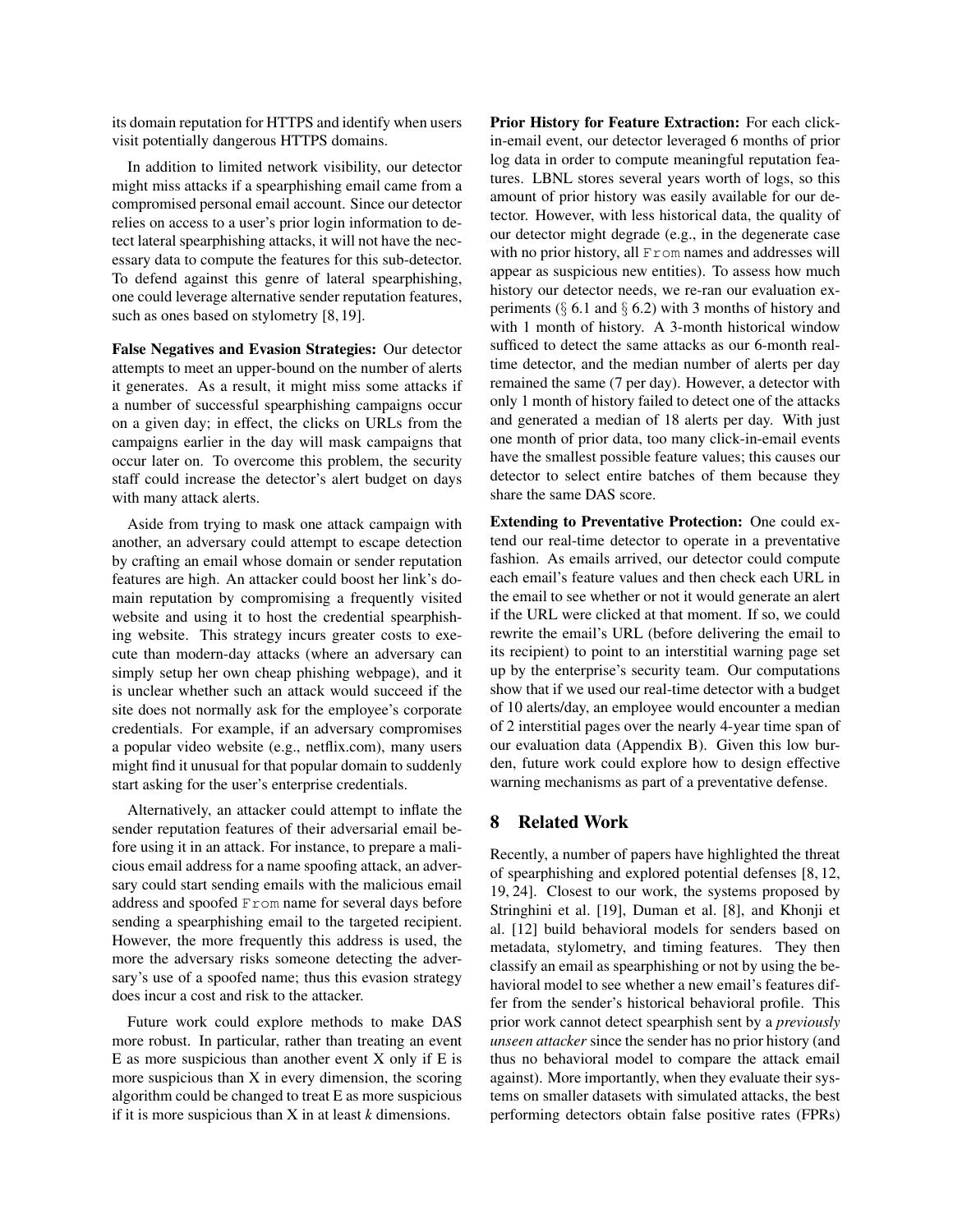in the range of 1–10%. Although quite low, an FPR of even 1% is too high for a practical enterprise settings; our dataset contains over 250,000 emails per day, so an FPR of 1% would lead to 2,500 alerts each day. In contrast, our detector can detect real-world attacks, including those from a *previously unseen attacker*, with a budget of 10 alerts per day.

Other work has characterized the landscape of spearphishing attacks against individual activists and dissidents [9, 15, 16, 20]. This body of work shows that targeted attacks on individuals span a wide spectrum of sophistication, from simple third-party tracking software and common exploits to purchasing specialized spyware and exploits from commercial firms. Most recently, LeBlond et al. conducted a large-scale analysis of exploit documents used in targeted attacks [14]. Their analysis found that none of these malicious attachments used a zero-day exploit, and over 95% of these documents relied on a vulnerability that was at least one year old. While these attacks can succeed against vulnerable activists and individuals, such dated exploits will likely fail against an enterprise with good security hygiene. Indeed, over the past few years, all of the spearphishing attacks on LBNL have been credential spearphishing.

### 9 Conclusion

In this work, we developed a real-time detector for identifying credential spearphishing attacks in enterprise settings. Two key contributions enabled our detector to achieve practical performance: (1) a new set of features that targets the two fundamental stages of successful spearphishing attacks, and (2) a new anomaly detection technique that leverages these features to detect attacks, without the need for any labeled training data.

We evaluated our approach on an anonymized dataset of over 370 million emails collected from a large national lab. At a false positive rate of less than 0.005%, our system detected all but two attacks in our dataset and uncovered two previously unknown successful attacks. Compared against our anomaly scoring technique, standard anomaly detection techniques would need to generate orders of magnitude more false positives to detect the same attacks as our algorithm. Because of our approach's ability to detect a wide range of attacks, including previously undiscovered attacks, and its low false positive cost, LBNL has implemented and deployed a version of our detector.

### Acknowledgements

The authors would like to thank Nicholas Carlini, Chris Thompson, Alyosha Efros, and Paul Pearce for insightful discussions and feedback. We would also like to thank Partha Banerjee, Jay Krous, Stephen Lau, Vincent Stoffer, and Adam Stone of the Lawrence Berkeley National Laboratory for their wide-ranging assistance in conducting the research. This work was supported by the AFOSR under MURI award FA9550-12-1-0040; the National Science Foundation through CNS awards 1161799/1237265/1348077/1406041, Intel through the ISTC for Secure Computing, Qualcomm, Cisco, the Hewlett Foundation through the Center for Long-Term Cybersecurity, an NSF Graduate Fellowship, and a Facebook Fellowship.

### References

- [1] Spear phishing: The top ten worst cyber attacks. https://blog.cloudmark.com/wpcontent/uploads/2016/01/cloudmark\_ top\_ten\_infographic.png.
- [2] DMARC. https://dmarc.org/, 2016.
- [3] Peter Bright. Spearphishing + zero-day: RSA hack not "extremely sophisticated". http://arstechnica.com/security/ 2011/04/spearphishing-0-day-rsahack-not-extremely-sophisticated/, April 2011.
- [4] Elie Bursztein and Vijay Eranti. Internet-wide efforts to fight email phishing are working. https://security.googleblog.com/ 2013/12/internet-wide-efforts-tofight-email.html, Feb 2016.
- [5] Varun Chandola, Arindam Banerjee, and Vipin Kumar. Anomaly detection: A survey. *ACM Comput. Surv.*, 41(3):15:1–15:58, 2009.
- [6] Nitesh Chawla, Nathalie Japkowicz, and Aleksander Kotcz. Editorial: special issue on learning from imbalanced data sets. *ACM SIGKDD Explorations Newsletter*, 6(1):1–6, 2004.
- [7] Dropbox Community. Discontinuing rendering of html content. https: //www.dropboxforum.com/t5/Manageaccount/Discontinuing-renderingof-HTML-content/td-p/187920, Sep 2016.
- [8] Sevtap Duman, Kubra Kalkan-Cakmakci, Manuel Egele, William Robertson, and Engin Kirda. Emailprofiler: Spearphishing filtering with header and stylometric features of emails. In *Computer Software and Applications Conference (COMPSAC), 2016 IEEE 40th Annual*, pages 408–416. IEEE, 2016.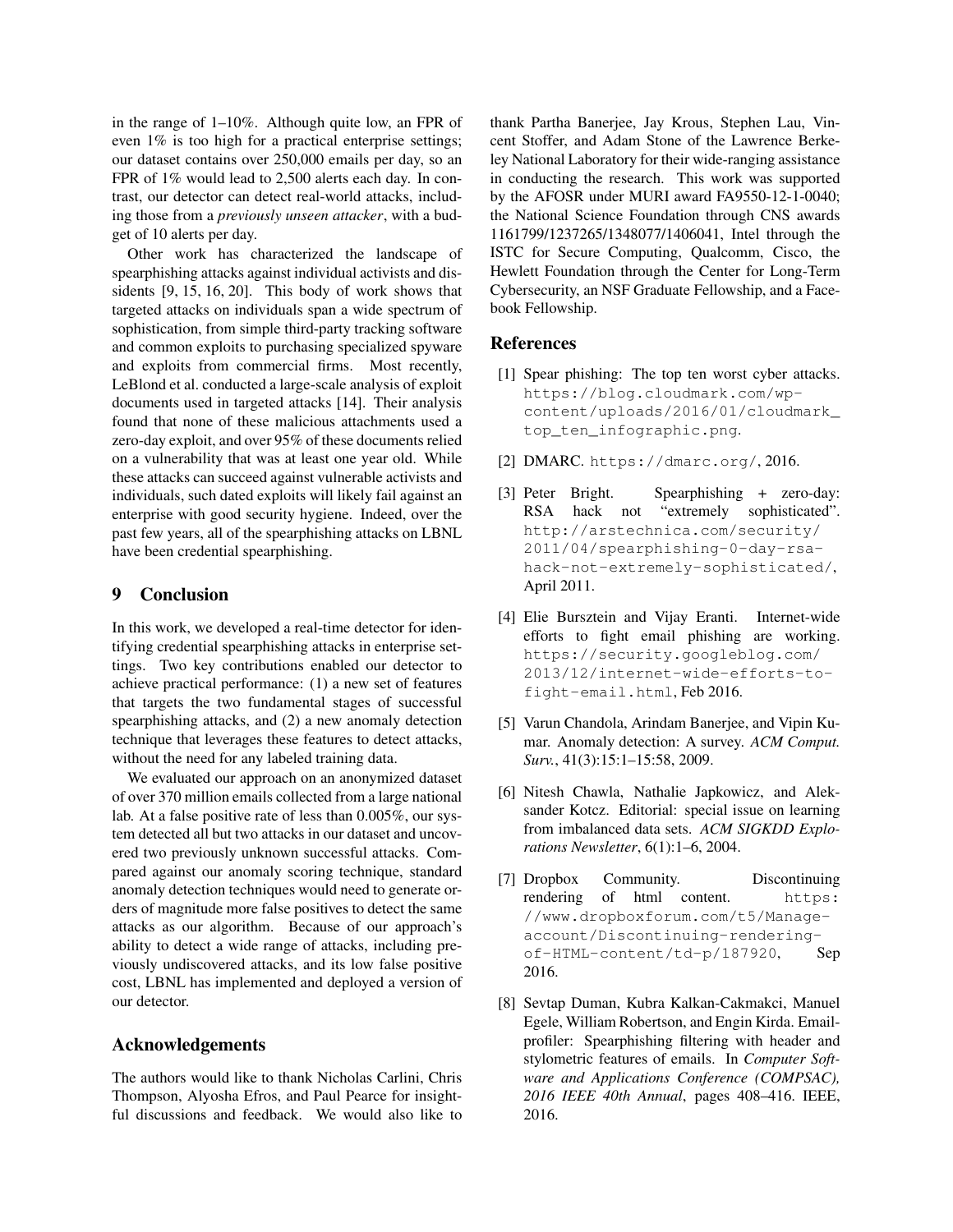- [9] Seth Hardy, Masashi Crete-Nishihata, Katharine Kleemola, Adam Senft, Byron Sonne, Greg Wiseman, Phillipa Gill, and Ronald J. Deibert. Targeted threat index: Characterizing and quantifying politically-motivated targeted malware. In *Proceedings of the 23rd USENIX Conference on Security Symposium*, SEC'14, 2014.
- [10] Haibo He and Edwardo A Garcia. Learning from imbalanced data. *IEEE Transactions on knowledge and data engineering*, 21(9):1263–1284, 2009.
- [11] Nick Johnston. Dropbox users targeted by phishing scam hosted on dropbox. https://www.symantec.com/connect/ blogs/dropbox-users-targetedphishing-scam-hosted-dropbox, Oct 2014.
- [12] Mahmoud Khonji, Youssef Iraqi, and Andrew Jones. Mitigation of spear phishing attacks: A content-based authorship identification framework. In *Internet Technology and Secured Transactions (ICITST), 2011 International Conference for*, pages 416–421. IEEE, 2011.
- [13] Aleksandar Lazarevic, Levent Ertoz, Vipin Kumar, Aysel Ozgur, and Jaideep Srivastava. A comparative study of anomaly detection schemes in network intrusion detection. In *Proceedings of the 2003 SIAM International Conference on Data Mining*, pages 25–36. SIAM, 2003.
- [14] Stevens Le Blond, Cédric Gilbert, Utkarsh Upadhyay, Manuel Gomez Rodriguez, and David Choffnes. A broad view of the ecosystem of socially engineered exploit documents. In *NDSS*, 2017.
- [15] Stevens Le Blond, Adina Uritesc, Cédric Gilbert, Zheng Leong Chua, Prateek Saxena, and Engin Kirda. A look at targeted attacks through the lense of an ngo. In *USENIX Security*, pages 543–558, 2014.
- [16] William R Marczak, John Scott-Railton, Morgan Marquis-Boire, and Vern Paxson. When governments hack opponents: A look at actors and technology. In *USENIX Security*, pages 511–525, 2014.
- [17] Trend Micro. Spear-phishing email: Most favored APT attack bait. *Trend Micro, http://www.trendmicro.com.au/cloudcontent/us/pdfs/security-intelligence/whitepapers/wp-spear-phishing-email-most-favoredapt-attack-bait.pdf (accessed 1 October 2014)*, 2012.
- [18] Steve Sheng, Mandy Holbrook, Ponnurangam Kumaraguru, Lorrie Faith Cranor, and Julie Downs. Who falls for phish?: a demographic analysis of phishing susceptibility and effectiveness of interventions. In *Proceedings of the SIGCHI Conference on Human Factors in Computing Systems*, pages 373–382. ACM, 2010.
- [19] Gianluca Stringhini and Olivier Thonnard. That ain't you: Blocking spearphishing through behavioral modelling. In *Detection of Intrusions and Malware, and Vulnerability Assessment*, pages 78– 97. Springer, 2015.
- [20] Colin Tankard. Advanced persistent threats and how to monitor and deter them. *Network security*, 2011.
- [21] Lisa Vaas. How hackers broke into John Podesta, DNC Gmail accounts. https: //nakedsecurity.sophos.com/2016/ 10/25/how-hackers-broke-intojohn-podesta-dnc-gmail-accounts/, October 2016.
- [22] Colin Whittaker, Brian Ryner, and Marria Nazif. Large-scale automatic classification of phishing pages. In *NDSS*, volume 10, 2010.
- [23] Wikipedia. Server name indication. https://en.wikipedia.org/wiki/ Server\_Name\_Indication, June 2017.
- [24] Mengchen Zhao, Bo An, and Christopher Kiekintveld. Optimizing personalized email filtering thresholds to mitigate sequential spear phishing attacks. In *AAAI*, pages 658–665, 2016.